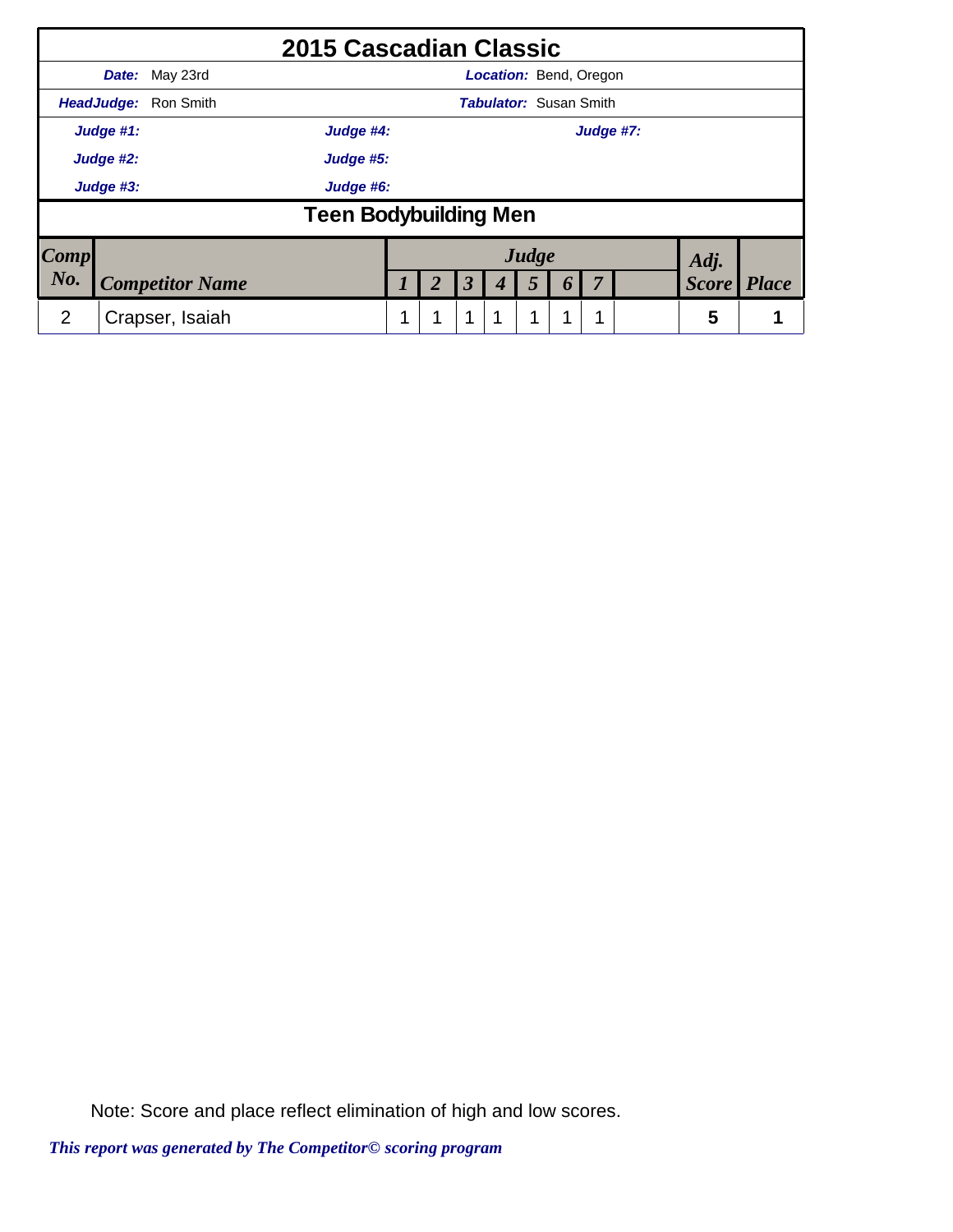|      |                                            |                              | 2015 Cascadian Classic           |   |                       |                      |                               |                |                |                |  |                     |              |
|------|--------------------------------------------|------------------------------|----------------------------------|---|-----------------------|----------------------|-------------------------------|----------------|----------------|----------------|--|---------------------|--------------|
|      |                                            | Date: May 23rd               |                                  |   |                       |                      | <b>Location: Bend, Oregon</b> |                |                |                |  |                     |              |
|      |                                            | HeadJudge: Ron Smith         |                                  |   |                       |                      | <b>Tabulator: Susan Smith</b> |                |                |                |  |                     |              |
|      |                                            | Judge #1: Keith Frikken      | <b>Judge #4:</b> Dianna McKenzie |   |                       |                      |                               |                |                |                |  | Judge #7: Dan Davis |              |
|      |                                            | <b>Judge #2:</b> Lou Andrews | Judge #5: Chuck Clausen          |   |                       |                      |                               |                |                |                |  |                     |              |
|      | <b>Judge #3:</b> Scott, Andre              |                              |                                  |   | Judge #6: Gerri Davis |                      |                               |                |                |                |  |                     |              |
|      | <b>Novice Bodybuilding Men Lightweight</b> |                              |                                  |   |                       |                      |                               |                |                |                |  |                     |              |
| Comp |                                            |                              |                                  |   |                       |                      |                               | Judge          |                |                |  | Adj.                |              |
| No.  |                                            | <b>Competitor Name</b>       |                                  |   | 2                     | $\boldsymbol{\beta}$ | $\boldsymbol{4}$              | 5              | 6              | 7              |  | <b>Score</b> Place  |              |
| 3    |                                            | Issangya, Nelson             |                                  |   | 1                     | $\mathbf 1$          |                               |                | 1              |                |  | 5                   |              |
| 5    |                                            | Nice, Tyler                  |                                  | 2 | $\overline{2}$        | $\overline{2}$       | $\overline{2}$                | $\overline{2}$ | $\overline{2}$ | $\overline{2}$ |  | 10                  | $\mathbf{2}$ |
| 4    |                                            | Pratt, Tommy                 |                                  | 3 | 3                     | 3                    | 3                             | 3              | 3              | 3              |  | 15                  | 3            |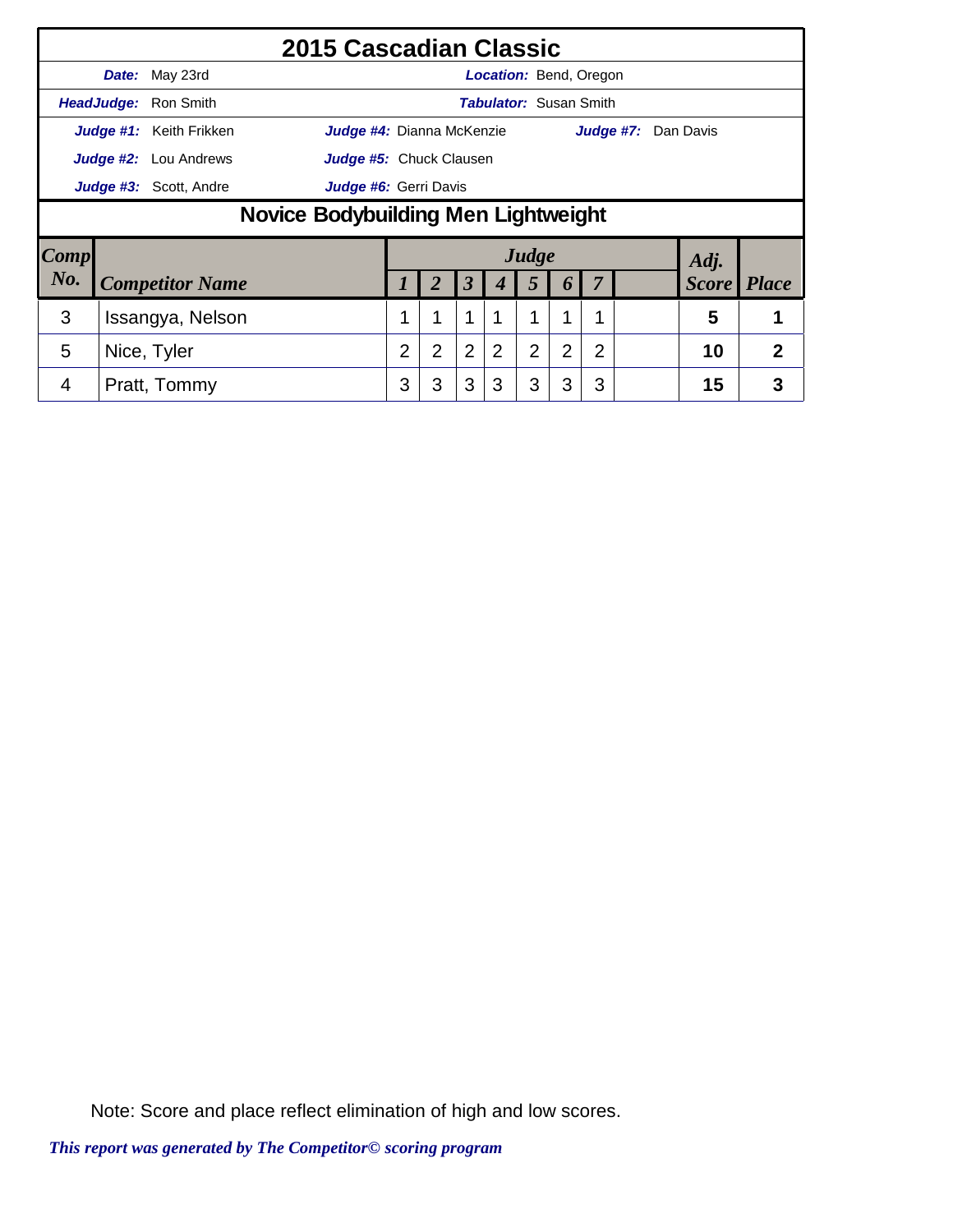|      |                        |                             | <b>2015 Cascadian Classic</b>               |           |   |                      |   |                               |          |           |              |              |
|------|------------------------|-----------------------------|---------------------------------------------|-----------|---|----------------------|---|-------------------------------|----------|-----------|--------------|--------------|
|      |                        | <b>Date:</b> May 23rd       |                                             |           |   |                      |   | <b>Location: Bend, Oregon</b> |          |           |              |              |
|      |                        | <b>HeadJudge: Ron Smith</b> |                                             |           |   |                      |   | <b>Tabulator: Susan Smith</b> |          |           |              |              |
|      | Judge #1:              |                             |                                             | Judge #4: |   |                      |   |                               |          | Judge #7: |              |              |
|      | Judge #2:<br>Judge #5: |                             |                                             |           |   |                      |   |                               |          |           |              |              |
|      | Judge #6:<br>Judge #3: |                             |                                             |           |   |                      |   |                               |          |           |              |              |
|      |                        |                             | <b>Novice Bodybuilding Men Middleweight</b> |           |   |                      |   |                               |          |           |              |              |
| Comp |                        |                             |                                             |           |   |                      |   | Judge                         |          |           | Adj.         |              |
| No.  |                        | <b>Competitor Name</b>      |                                             |           | 2 | $\boldsymbol{\beta}$ | 4 | 5                             | $\bm{b}$ |           | <b>Score</b> | <b>Place</b> |
| 6    |                        | Morrell, Mani               |                                             |           |   | 1                    |   | 1                             | ٠        |           | 5            |              |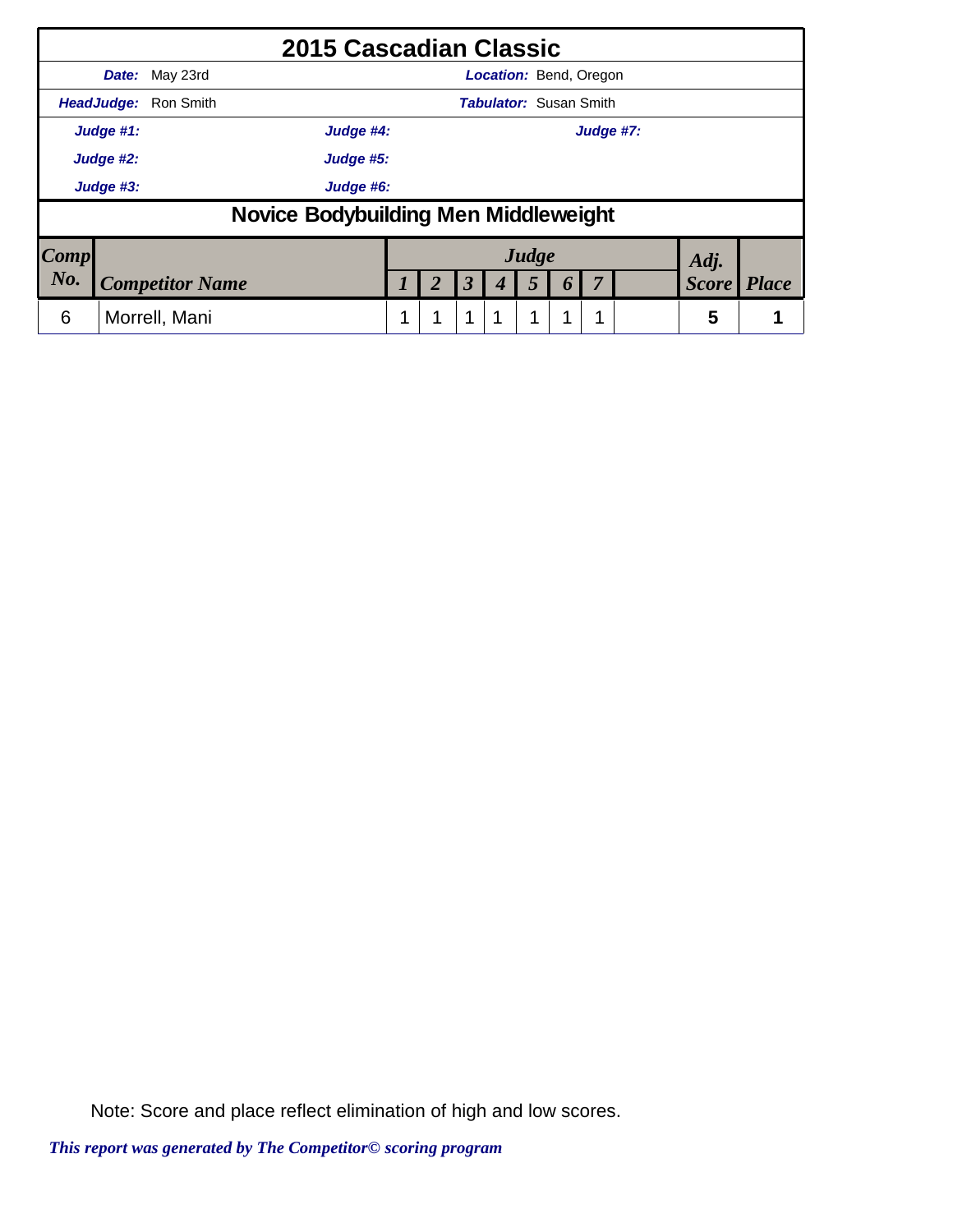|      |                                                  |                              | 2015 Cascadian Classic    |                |                       |                      |                               |                |                |                |  |                     |              |
|------|--------------------------------------------------|------------------------------|---------------------------|----------------|-----------------------|----------------------|-------------------------------|----------------|----------------|----------------|--|---------------------|--------------|
|      |                                                  | Date: May 23rd               |                           |                |                       |                      | <b>Location: Bend, Oregon</b> |                |                |                |  |                     |              |
|      |                                                  | HeadJudge: Ron Smith         |                           |                |                       |                      | <b>Tabulator: Susan Smith</b> |                |                |                |  |                     |              |
|      |                                                  | Judge #1: Keith Frikken      | Judge #4: Dianna McKenzie |                |                       |                      |                               |                |                |                |  | Judge #7: Dan Davis |              |
|      |                                                  | <b>Judge #2:</b> Lou Andrews | Judge #5: Chuck Clausen   |                |                       |                      |                               |                |                |                |  |                     |              |
|      | Judge #3: Scott, Andre                           |                              |                           |                | Judge #6: Gerri Davis |                      |                               |                |                |                |  |                     |              |
|      | <b>Novice Bodybuilding Men Light Heavyweight</b> |                              |                           |                |                       |                      |                               |                |                |                |  |                     |              |
| Comp |                                                  |                              |                           |                |                       |                      |                               | Judge          |                |                |  | Adj.                |              |
| No.  |                                                  | <b>Competitor Name</b>       |                           |                | 2                     | $\boldsymbol{\beta}$ | 4                             | 5              | 6              | 7              |  | <b>Score</b>        | <i>Place</i> |
| 9    |                                                  | Musa, Abdulla                |                           |                | 1                     | 1                    |                               |                |                |                |  | 5                   |              |
| 10   |                                                  | Burch, Monte                 |                           | $\overline{2}$ | $\overline{2}$        | $\overline{2}$       | $\overline{2}$                | $\overline{2}$ | $\overline{2}$ | $\overline{2}$ |  | 10                  | 2            |
| 8    |                                                  | Benjamin, Ephraim            |                           | 3              | 3                     | 3                    | 3                             | 3              | 3              | 3              |  | 15                  | 3            |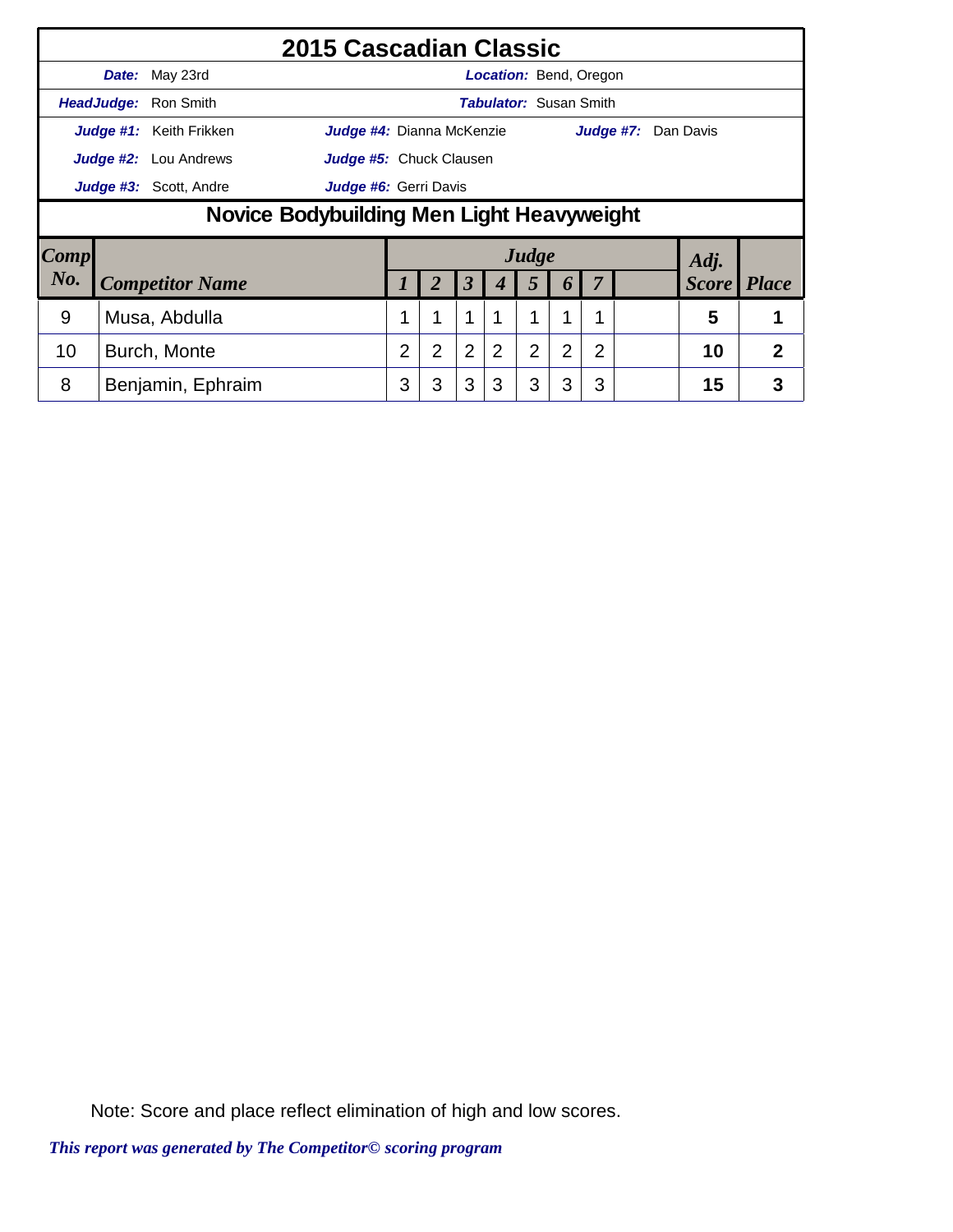|      |       |                              | <b>2015 Cascadian Classic</b>         |   |                |                      |                |                               |                |                |  |                     |              |
|------|-------|------------------------------|---------------------------------------|---|----------------|----------------------|----------------|-------------------------------|----------------|----------------|--|---------------------|--------------|
|      | Date: | May 23rd                     |                                       |   |                |                      |                | <b>Location: Bend, Oregon</b> |                |                |  |                     |              |
|      |       | HeadJudge: Ron Smith         |                                       |   |                |                      |                | <b>Tabulator: Susan Smith</b> |                |                |  |                     |              |
|      |       | Judge #1: Keith Frikken      | Judge #4: Dianna McKenzie             |   |                |                      |                |                               |                |                |  | Judge #7: Dan Davis |              |
|      |       | <b>Judge #2:</b> Lou Andrews | Judge #5: Chuck Clausen               |   |                |                      |                |                               |                |                |  |                     |              |
|      |       | Judge #3: Scott, Andre       | Judge #6: Gerri Davis                 |   |                |                      |                |                               |                |                |  |                     |              |
|      |       |                              | <b>Physique Women Masters Over 35</b> |   |                |                      |                |                               |                |                |  |                     |              |
| Comp |       |                              |                                       |   |                |                      |                | Judge                         |                |                |  | Adj.                |              |
| No.  |       | <b>Competitor Name</b>       |                                       | 1 | 2              | $\boldsymbol{\beta}$ |                | 5                             | 6              |                |  | <b>Score</b>        | <b>Place</b> |
| 12   |       | Lindquist, Lisa              |                                       |   | 1              | $\mathbf 1$          |                | 1                             |                |                |  | 5                   |              |
| 13   |       | Raymond, Cindy               |                                       | 2 | $\overline{2}$ | $\overline{2}$       | $\overline{2}$ | $\overline{2}$                | $\overline{2}$ | $\overline{2}$ |  | 10                  | $\mathbf{2}$ |
| 11   |       | Emerson, Kori                |                                       | 3 | 3              | 3                    | 3              | 3                             | 3              | 3              |  | 15                  | 3            |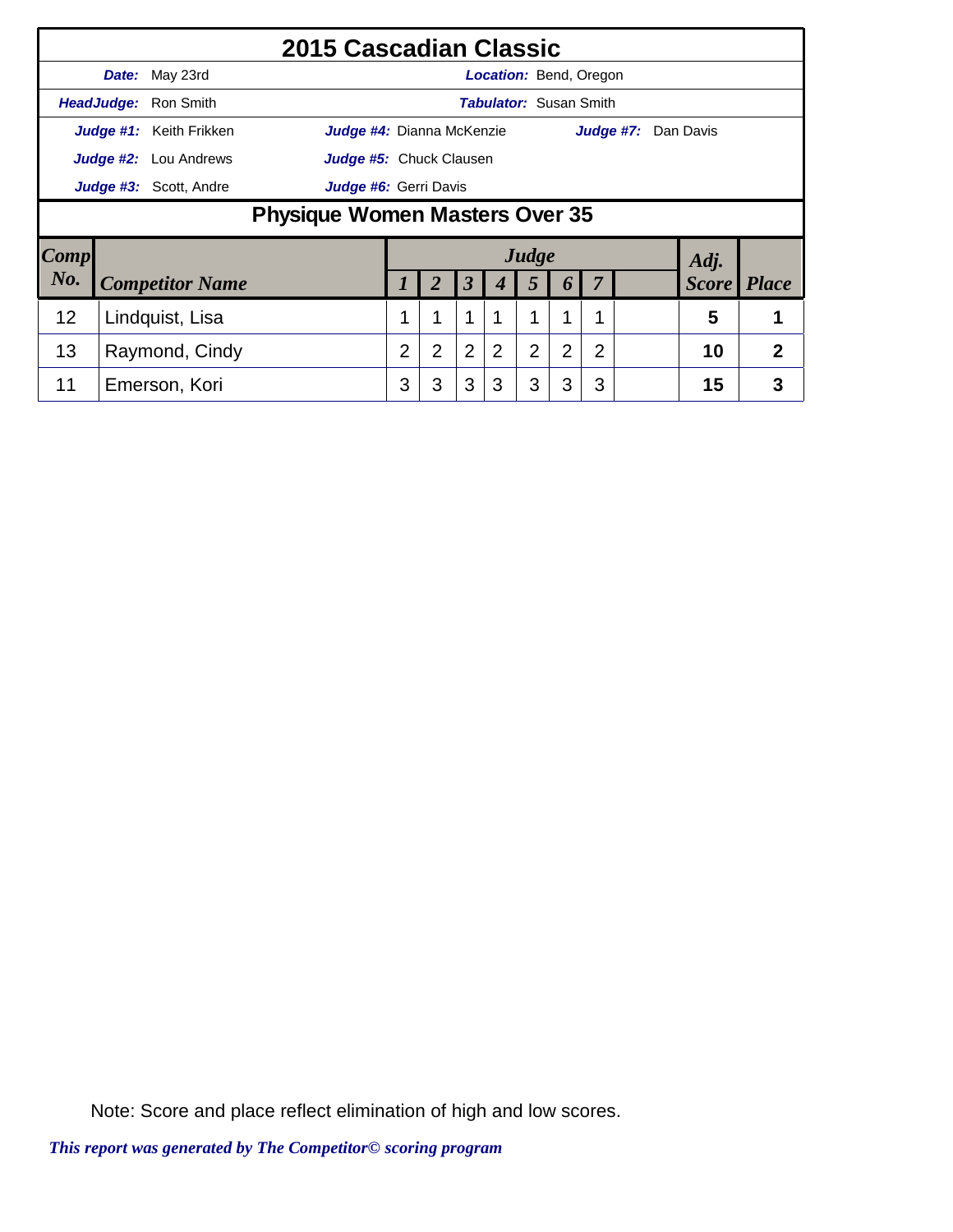|      |                        | 2015 Cascadian Classic                  |  |                      |                               |                  |           |              |              |
|------|------------------------|-----------------------------------------|--|----------------------|-------------------------------|------------------|-----------|--------------|--------------|
|      |                        | <b>Date:</b> May 23rd                   |  |                      | <b>Location: Bend, Oregon</b> |                  |           |              |              |
|      |                        | HeadJudge: Ron Smith                    |  |                      | <b>Tabulator: Susan Smith</b> |                  |           |              |              |
|      | Judge #1:              | Judge #4:                               |  |                      |                               |                  | Judge #7: |              |              |
|      | Judge #2:<br>Judge #5: |                                         |  |                      |                               |                  |           |              |              |
|      | Judge #3:              | Judge #6:                               |  |                      |                               |                  |           |              |              |
|      |                        | <b>Physique Women Class A Under 5 3</b> |  |                      |                               |                  |           |              |              |
| Comp |                        |                                         |  |                      | Judge                         |                  |           | Adj.         |              |
| No.  |                        | <b>Competitor Name</b>                  |  | $\boldsymbol{\beta}$ | 5                             | $\boldsymbol{0}$ |           | <b>Score</b> | <b>Place</b> |
| 14   |                        | Lindquist, Lisa                         |  | 1                    | 1                             |                  |           | 5            |              |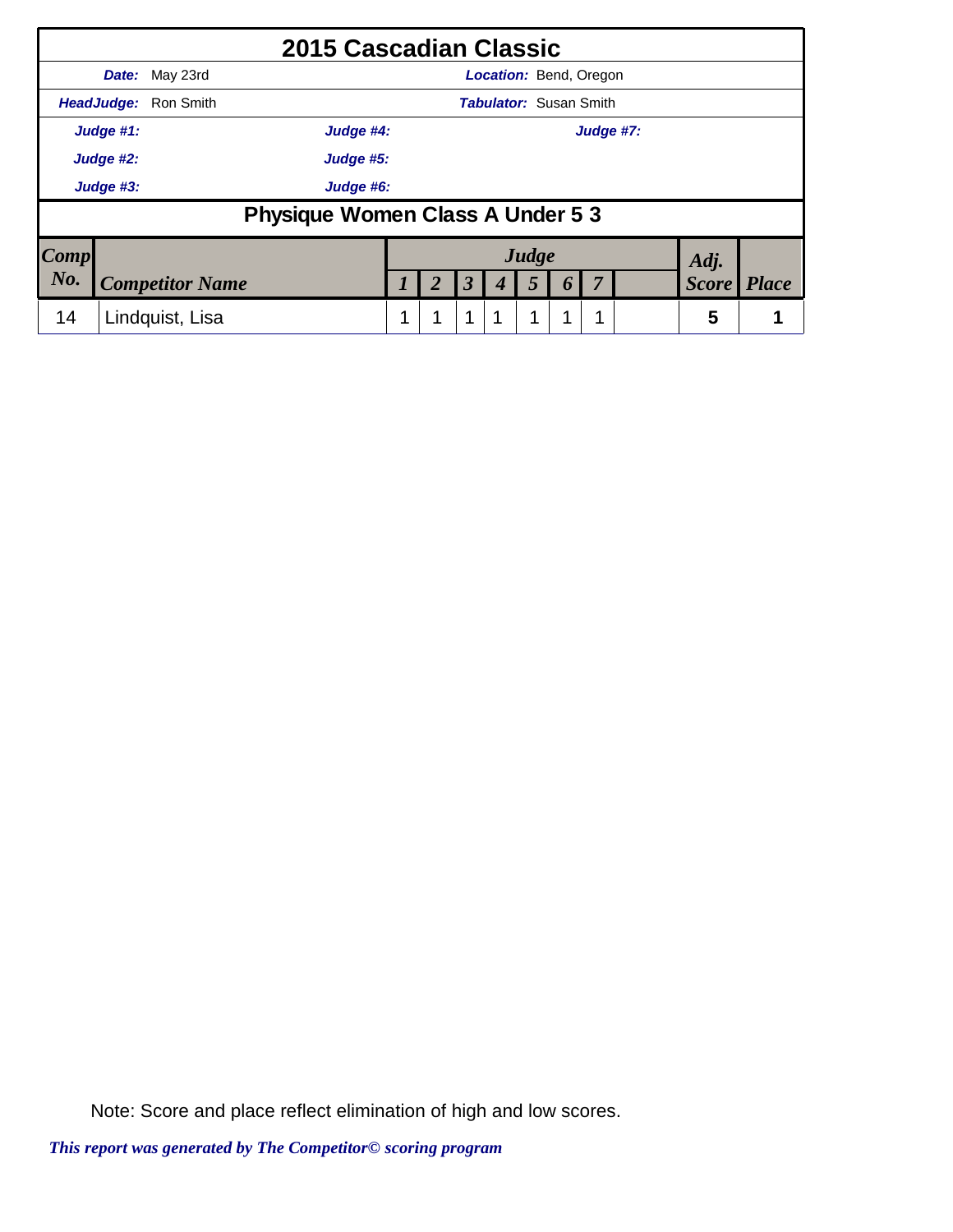|      |                              | 2015 Cascadian Classic                  |                |                |                |                               |                |                       |                |           |              |              |
|------|------------------------------|-----------------------------------------|----------------|----------------|----------------|-------------------------------|----------------|-----------------------|----------------|-----------|--------------|--------------|
|      | Date: May 23rd               |                                         |                |                |                | <b>Location: Bend, Oregon</b> |                |                       |                |           |              |              |
|      | HeadJudge: Ron Smith         |                                         |                |                |                | <b>Tabulator: Susan Smith</b> |                |                       |                |           |              |              |
|      | Judge #1: Keith Frikken      | Judge #4: Dianna McKenzie               |                |                |                |                               |                |                       |                | Judge #7: | Dan Davis    |              |
|      | <b>Judge #2:</b> Lou Andrews | <b>Judge #5:</b> Chuck Clausen          |                |                |                |                               |                |                       |                |           |              |              |
|      | Judge #3: Scott, Andre       | Judge #6: Gerri Davis                   |                |                |                |                               |                |                       |                |           |              |              |
|      |                              | <b>Masters Bodybuilding Men Over 40</b> |                |                |                |                               |                |                       |                |           |              |              |
| Comp |                              |                                         |                |                |                |                               | Judge          |                       |                |           | Adj.         |              |
| No.  | <b>Competitor Name</b>       |                                         |                | 2              | 3              |                               | 5              | $\boldsymbol{\theta}$ | 7              |           | <b>Score</b> | <b>Place</b> |
| 16   | Huggins, Michael             |                                         | 1              | 1              | 1              |                               | 1              | 1                     | 4              |           | 5            |              |
| 17   | Burch, Monte                 |                                         | $\overline{2}$ | $\overline{2}$ | $\overline{2}$ | $\overline{2}$                | $\overline{2}$ | $\overline{2}$        | $\overline{2}$ |           | 10           | $\mathbf{2}$ |
| 15   | Benjamin, Ephraim            |                                         | 3              | 3              | 3              | 3                             | 3              | 3                     | 3              |           | 15           | 3            |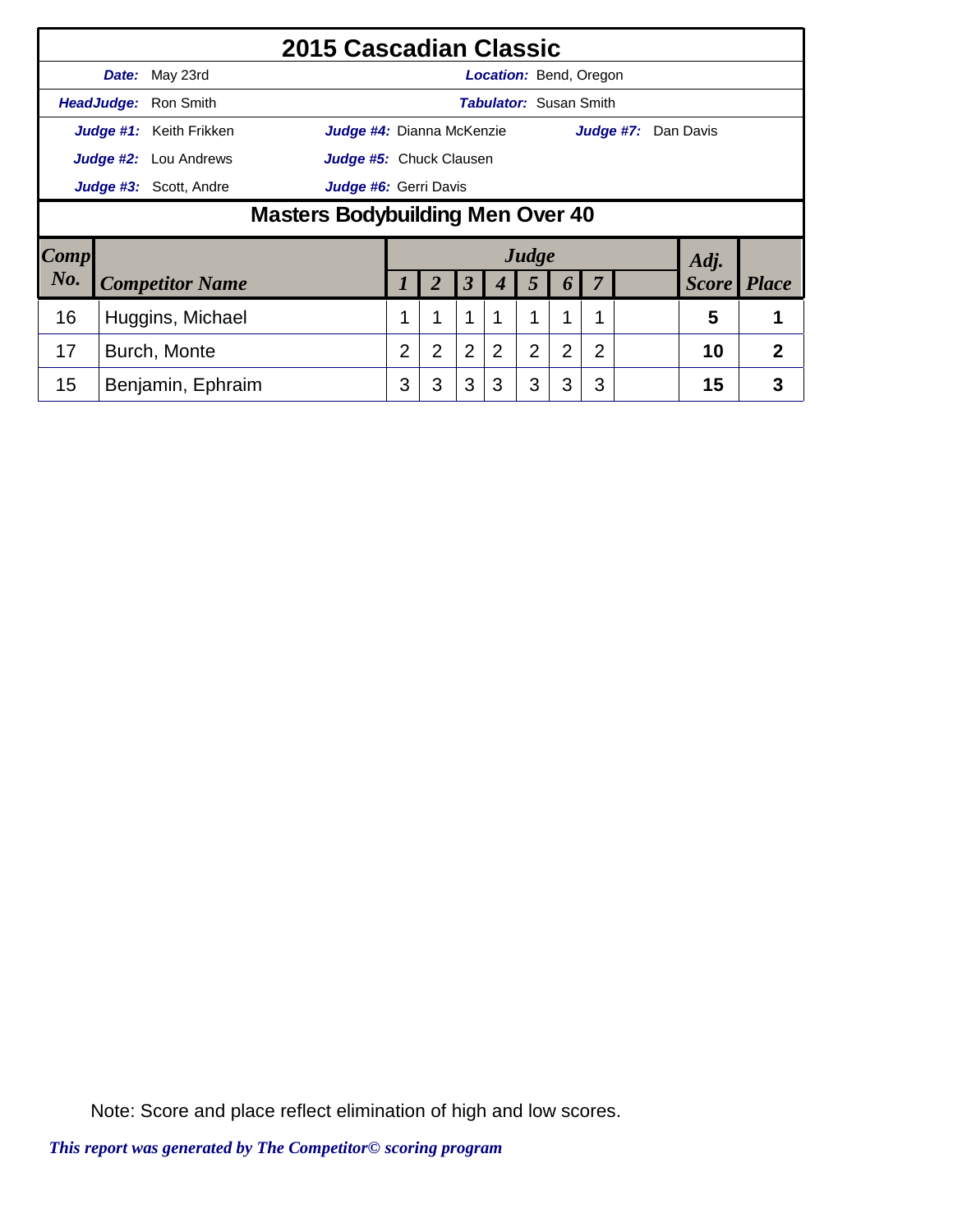|      |                                                                  |                              | 2015 Cascadian Classic         |                |                |                |                               |                |   |                |           |              |              |
|------|------------------------------------------------------------------|------------------------------|--------------------------------|----------------|----------------|----------------|-------------------------------|----------------|---|----------------|-----------|--------------|--------------|
|      |                                                                  | Date: May 23rd               |                                |                |                |                | <b>Location: Bend, Oregon</b> |                |   |                |           |              |              |
|      |                                                                  | HeadJudge: Ron Smith         |                                |                |                |                | <b>Tabulator: Susan Smith</b> |                |   |                |           |              |              |
|      |                                                                  | Judge #1: Keith Frikken      | Judge #4: Dianna McKenzie      |                |                |                |                               |                |   |                | Judge #7: | Dan Davis    |              |
|      |                                                                  | <b>Judge #2:</b> Lou Andrews | <b>Judge #5:</b> Chuck Clausen |                |                |                |                               |                |   |                |           |              |              |
|      | Judge #3: Scott, Andre                                           |                              |                                |                |                |                |                               |                |   |                |           |              |              |
|      | Judge #6: Gerri Davis<br><b>Masters Bodybuilding Men Over 50</b> |                              |                                |                |                |                |                               |                |   |                |           |              |              |
| Comp |                                                                  |                              |                                |                |                |                |                               | Judge          |   |                |           | Adj.         |              |
| No.  |                                                                  | <b>Competitor Name</b>       |                                |                |                | 3              |                               | 5              | 6 | 7              |           | <b>Score</b> | <b>Place</b> |
| 18   |                                                                  | Green, Dan                   |                                | $\overline{2}$ | $\overline{2}$ | 1              |                               | 1              | 1 |                |           | 6            |              |
| 19   |                                                                  | Schaffer, Scott              |                                | 1              | 1              | $\overline{2}$ | 2                             | $\overline{2}$ | 2 | $\overline{2}$ |           | 9            | 2            |
| 20   |                                                                  | Roberts, Wade                |                                | 3              | 3              | 3              | 3                             | 3              | 3 | 3              |           | 15           | 3            |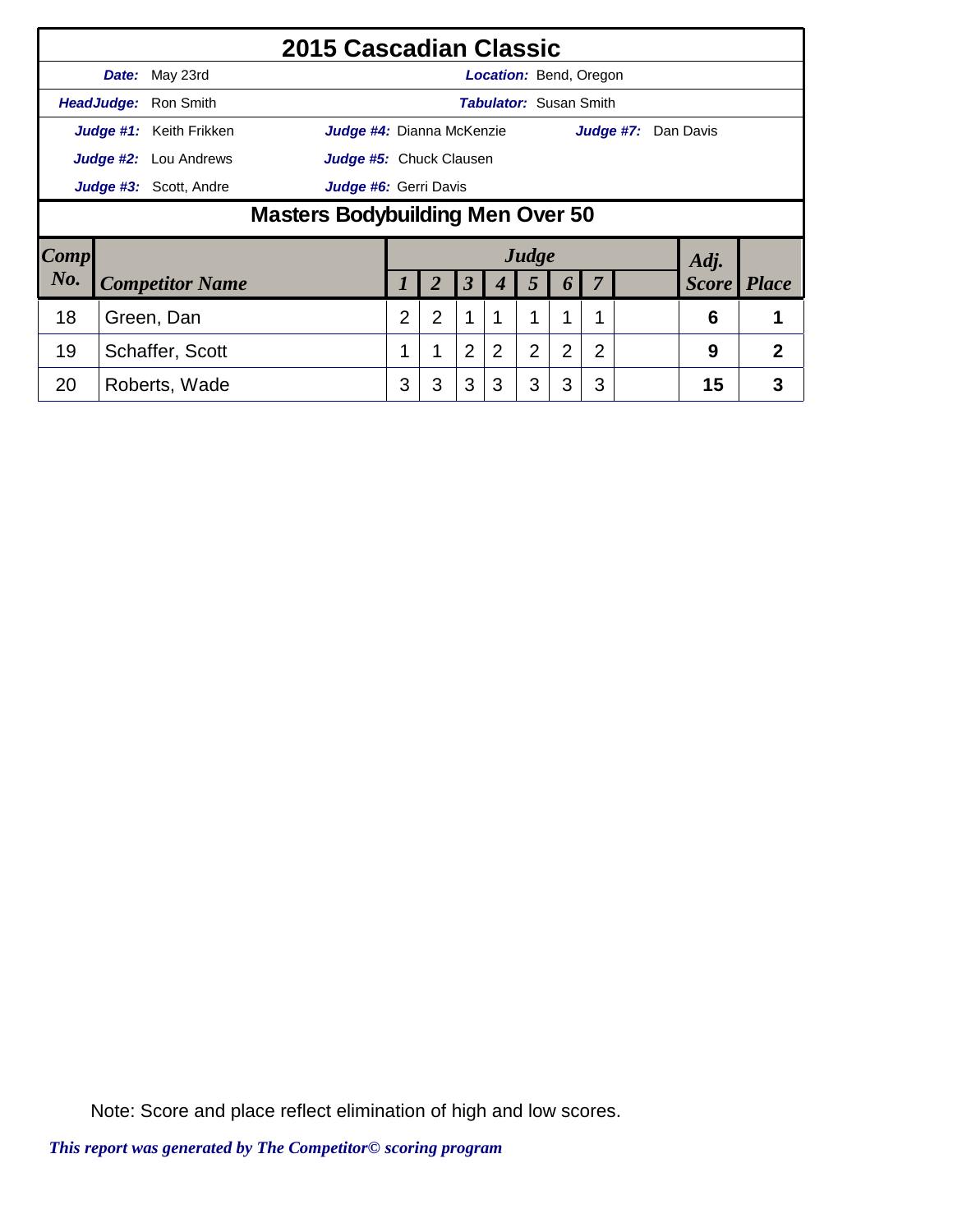|             |                         | 2015 Cascadian Classic              |                |                 |                 |                  |                               |                 |                |                     |                |                |
|-------------|-------------------------|-------------------------------------|----------------|-----------------|-----------------|------------------|-------------------------------|-----------------|----------------|---------------------|----------------|----------------|
|             | Date: May 23rd          |                                     |                |                 |                 |                  | Location: Bend, Oregon        |                 |                |                     |                |                |
|             | HeadJudge: Ron Smith    |                                     |                |                 |                 |                  | <b>Tabulator: Susan Smith</b> |                 |                |                     |                |                |
|             | Judge #1: Keith Frikken | Judge #4: Dianna McKenzie           |                |                 |                 |                  |                               |                 |                | Judge #7: Dan Davis |                |                |
|             | Judge #2: Lou Andrews   | Judge #5: Chuck Clausen             |                |                 |                 |                  |                               |                 |                |                     |                |                |
|             | Judge #3: Scott, Andre  | Judge #6: Gerri Davis               |                |                 |                 |                  |                               |                 |                |                     |                |                |
|             |                         | <b>Masters Figure Women Over 35</b> |                |                 |                 |                  |                               |                 |                |                     |                |                |
| <b>Comp</b> |                         |                                     |                |                 |                 |                  | Judge                         |                 |                |                     | Adj.           |                |
| No.         | <b>Competitor Name</b>  |                                     | 1              | $\overline{2}$  | $\mathfrak{z}$  | $\boldsymbol{4}$ | 5                             | 6               | $\overline{7}$ |                     | <b>Score</b>   | <b>Place</b>   |
| 35          | Sanders, Shelly         |                                     | 1              | 3               | 1               | $\mathbf 1$      | 1                             | 3               | 1              |                     | $\overline{7}$ | 1              |
| 26          | Frieden, Jeanette       |                                     | 3              | $\overline{2}$  | $\overline{2}$  | 3                | $\overline{2}$                | 1               | $\overline{2}$ |                     | 11             | $\overline{2}$ |
| 36          | Vogt, Amy               |                                     | $\overline{2}$ | 1               | 3               | $\overline{2}$   | 5                             | $\overline{2}$  | 3              |                     | 12             | 3              |
| 32          | Moser, Shari            |                                     | 4              | 6               | 5               | $\overline{4}$   | 3                             | 5               | 5              |                     | 23             | 4              |
| 33          | Raymond, Cindy          |                                     | 6              | 8               | 4               | 5                | 4                             | 4               | 6              |                     | 25             | 5              |
| 37          | Webb, Mechell           |                                     | 5              | 7               | 6               | 6                | 6                             | 6               | 4              |                     | 29             | 6              |
| 34          | Rojo, Catherine         |                                     | $\overline{7}$ | 4               | 7               | $\overline{7}$   | 9                             | 8               | 9              |                     | 38             | $\overline{7}$ |
| 38          | Werner, Stacey          |                                     | 8              | 10              | 9               | 8                | 8                             | 9               | $\overline{7}$ |                     | 42             | 8              |
| 28          | Henry, Holly            |                                     | 10             | 5               | 8               | 9                | $\overline{7}$                | 10              | 10             |                     | 44             | 9              |
| 39          | Wolf, Lisa              |                                     | 10             | 9               | 10 <sup>1</sup> | 10               | 10                            | $\overline{7}$  | 8              |                     | 47             | 10             |
| 22          | Burchell, Rebekah       |                                     | 10             | 10              | 10              | 10               | 10                            | 10              | 10             |                     | 50             | 10             |
| 25          | Flick, Pamela           |                                     | 10             | 10 <sup>°</sup> |                 | 10 10            | 10                            | 10              | 10             |                     | 50             | 10             |
| 23          | Crawford, Tamara        |                                     | 10             | 10 <sup>°</sup> |                 | 10 10            | 10                            | 10              | 10             |                     | 50             | 10             |
| 31          | Moon, Amy               |                                     | 10             | 10 <sup>°</sup> |                 | 10 10            | 10                            | 10 <sup>1</sup> | 10             |                     | 50             | 10             |
| 30          | Medrano, Alberta        |                                     | 10             | 10 <sup>°</sup> |                 | 10 10            | 10                            | 10              | 10             |                     | 50             | 10             |
| 29          | Jackson, Wendie         |                                     | 10             | 10              |                 | 10 10            | 10                            | 10              | 10             |                     | 50             | 10             |
| 27          | Hamlin, Theresa         |                                     | 9              | 10 <sup>°</sup> |                 | 10 10            | 10                            | 10              | 10             |                     | 50             | 10             |
| 24          | Emerson, Kori           |                                     | 10             | 10 <sup>°</sup> |                 | 10 10            | 10 <sup>1</sup>               |                 | 10 10          |                     | 50             | 10             |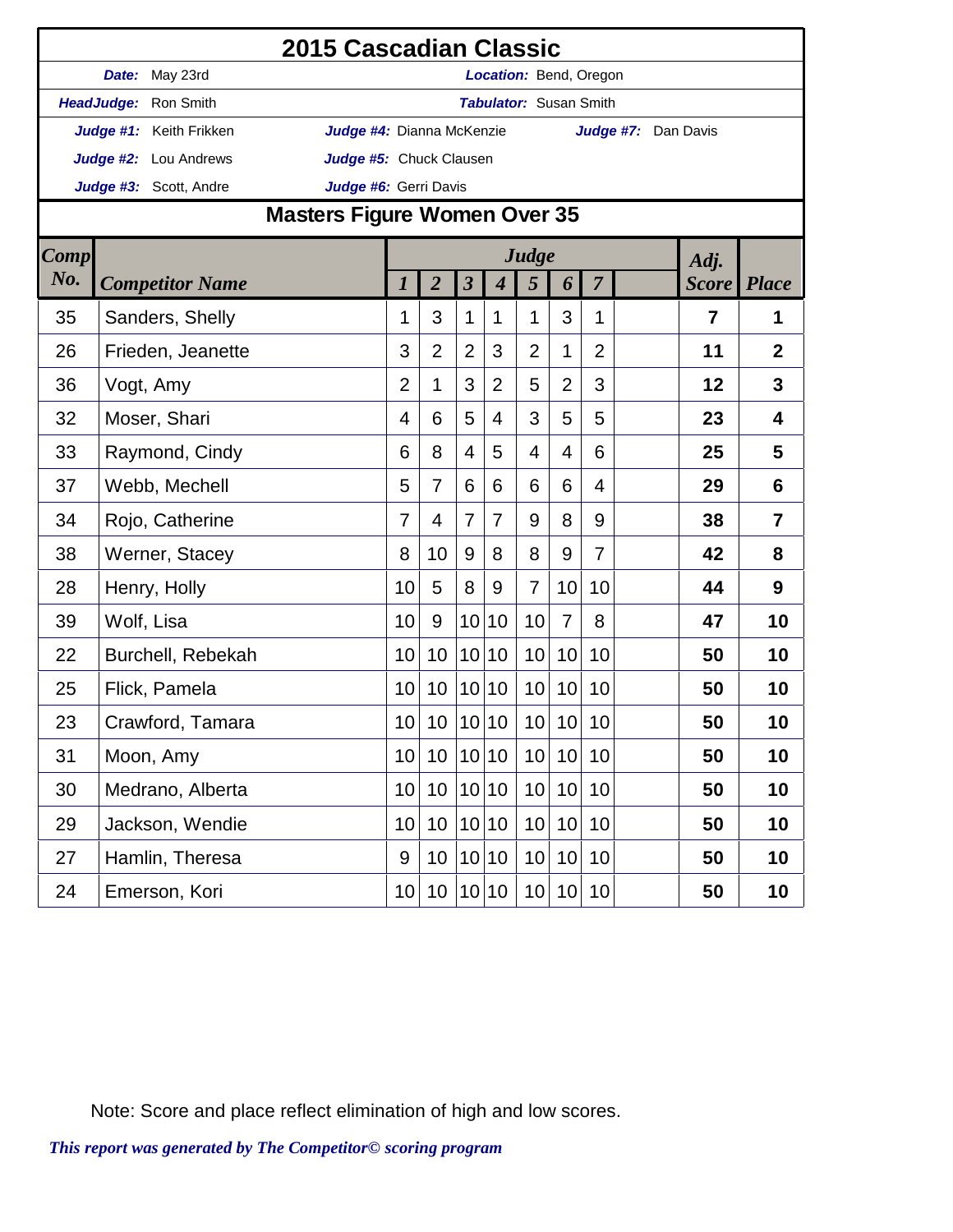|             |                         | <b>2015 Cascadian Classic</b>       |                |                |                         |                               |                |                |                |                     |              |                |
|-------------|-------------------------|-------------------------------------|----------------|----------------|-------------------------|-------------------------------|----------------|----------------|----------------|---------------------|--------------|----------------|
|             | Date: May 23rd          |                                     |                |                |                         | Location: Bend, Oregon        |                |                |                |                     |              |                |
|             | HeadJudge: Ron Smith    |                                     |                |                |                         | <b>Tabulator: Susan Smith</b> |                |                |                |                     |              |                |
|             | Judge #1: Keith Frikken | Judge #4: Dianna McKenzie           |                |                |                         |                               |                |                |                | Judge #7: Dan Davis |              |                |
|             | Judge #2: Lou Andrews   | Judge #5: Chuck Clausen             |                |                |                         |                               |                |                |                |                     |              |                |
|             | Judge #3: Scott, Andre  | Judge #6: Gerri Davis               |                |                |                         |                               |                |                |                |                     |              |                |
|             |                         | <b>Masters Figure Women Over 45</b> |                |                |                         |                               |                |                |                |                     |              |                |
| <b>Comp</b> |                         |                                     |                |                |                         |                               | Judge          |                |                |                     | Adj.         |                |
| No.         | <b>Competitor Name</b>  |                                     | 1              | $\overline{2}$ | $\overline{\mathbf{3}}$ | $\boldsymbol{4}$              | 5              | 6              | $\overline{7}$ |                     | <b>Score</b> | <b>Place</b>   |
| 44          | Duran, Ruth             |                                     | 1              | 1              | 1                       | 3                             | $\overline{2}$ | 1              | $\overline{2}$ |                     | 7            | 1              |
| 48          | Putman, Regina          |                                     | $\overline{2}$ | 3              | 6                       | 1                             | 1              | 4              | 4              |                     | 14           | $\overline{2}$ |
| 46          | Hancock, Dorothy        |                                     | 4              | 6              | $\overline{2}$          | $\overline{2}$                | 4              | 3              | $\mathbf 1$    |                     | 15           | 3              |
| 41          | Davis, Donna            |                                     | 6              | $\overline{2}$ | 3                       | 4                             | 3              | 6              | 5              |                     | 21           | 4              |
| 45          | Guillen, Terrilu        |                                     | 5              | 5              | 4                       | 5                             | 5              | $\overline{2}$ | 3              |                     | 22           | 5              |
| 40          | Collins, Lynn           |                                     | 3              | 4              | 5                       | 6                             | 6              | 5              | 6              |                     | 26           | 6              |
| 42          | Deigert, Sheryl         |                                     | 7              | $\overline{7}$ | $\overline{7}$          | $\overline{7}$                | $\overline{7}$ | 7              | 7              |                     | 35           | 7              |
| 47          | Kennerly, Rebecca       |                                     | 8              | 10             | 8                       | 8                             | 8              | 8              | 10             |                     | 42           | 8              |
| 43          | Dhevaphalin, Nina       |                                     | 9              | 9              | 9                       | 9                             | 10             | 9              | 9              |                     | 45           | 9              |
| 49          | Wakefiled, deAnne       |                                     | 10             | 8              | 10                      | 10                            | 9              | 10             | 8              |                     | 47           | 10             |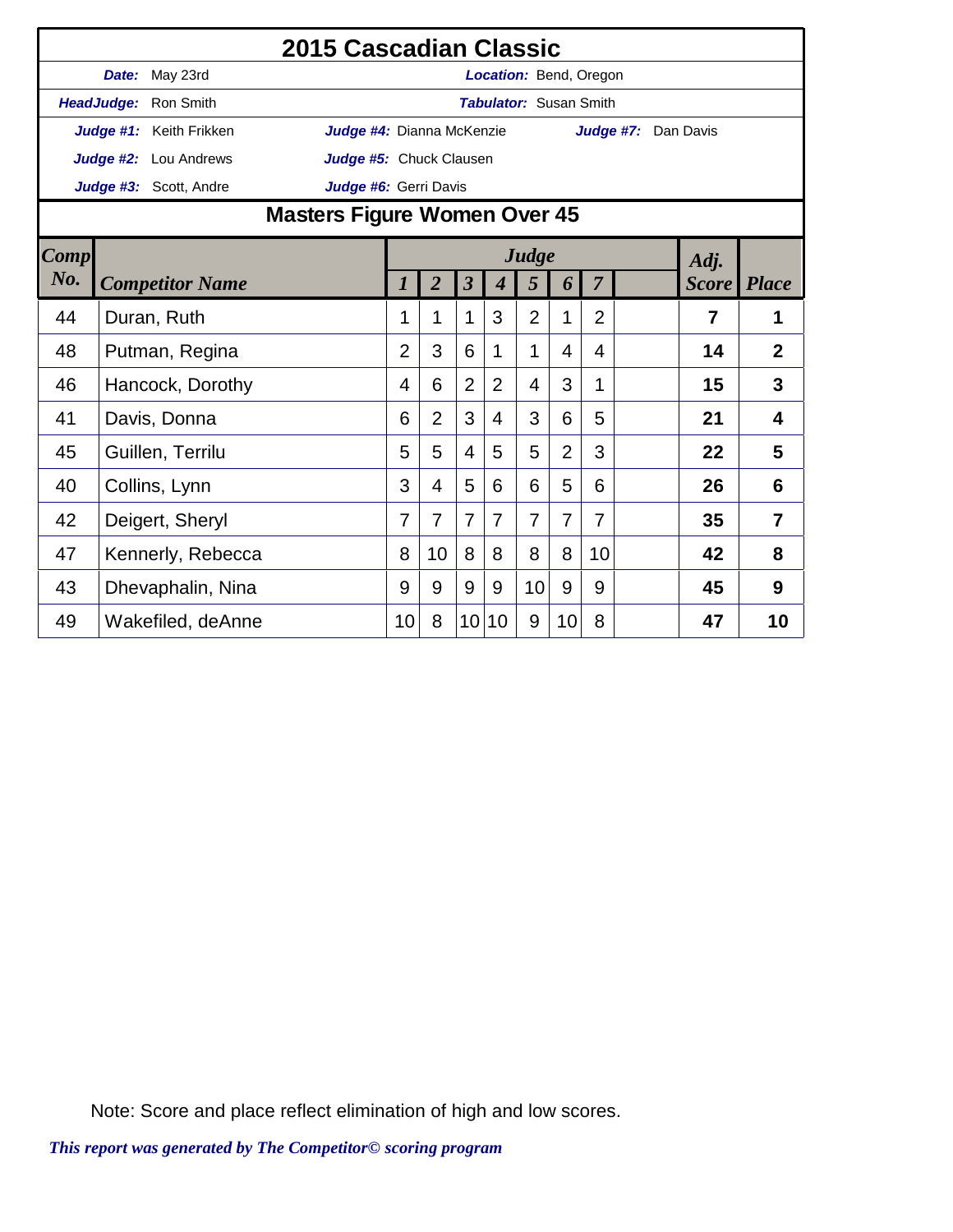|             |                         | 2015 Cascadian Classic     |                  |                |                         |                  |                               |                |                |                     |              |                |
|-------------|-------------------------|----------------------------|------------------|----------------|-------------------------|------------------|-------------------------------|----------------|----------------|---------------------|--------------|----------------|
|             | Date: May 23rd          |                            |                  |                |                         |                  | Location: Bend, Oregon        |                |                |                     |              |                |
|             | HeadJudge: Ron Smith    |                            |                  |                |                         |                  | <b>Tabulator: Susan Smith</b> |                |                |                     |              |                |
|             | Judge #1: Keith Frikken | Judge #4: Dianna McKenzie  |                  |                |                         |                  |                               |                |                | Judge #7: Dan Davis |              |                |
|             | Judge #2: Lou Andrews   | Judge #5: Chuck Clausen    |                  |                |                         |                  |                               |                |                |                     |              |                |
|             | Judge #3: Scott, Andre  | Judge #6: Gerri Davis      |                  |                |                         |                  |                               |                |                |                     |              |                |
|             |                         | <b>Novice Figure Women</b> |                  |                |                         |                  |                               |                |                |                     |              |                |
| <b>Comp</b> |                         |                            |                  |                |                         |                  | Judge                         |                |                |                     | Adj.         |                |
| No.         | <b>Competitor Name</b>  |                            | $\boldsymbol{l}$ | $\overline{2}$ | $\overline{\mathbf{3}}$ | $\boldsymbol{4}$ | 5                             | 6              | $\overline{7}$ |                     | <b>Score</b> | <b>Place</b>   |
| 57          | Putman, Regina          |                            | 1                | 1              | 1                       | 1                | 1                             | 1              | 1              |                     | 5            | 1              |
| 51          | Hamlin, Theresa         |                            | 2                | $\overline{2}$ | $\overline{2}$          | $\overline{2}$   | 3                             | 3              | 4              |                     | 12           | $\overline{2}$ |
| 54          | Kinder, Svenja          |                            | 3                | 3              | $\overline{4}$          | 3                | 4                             | 6              | $\overline{2}$ |                     | 17           | 3              |
| 53          | Kennerly, Rebecca       |                            | 6                | 6              | 3                       | 4                | $\overline{2}$                | $\overline{2}$ | 5              |                     | 20           | 4              |
| 52          | Keller, Stacie          |                            | 5                | 4              | 5                       | 5                | 5                             | $\overline{4}$ | 6              |                     | 24           | 5              |
| 59          | Smith, Sally            |                            | 4                | 5              | 6                       | 6                | 6                             | 5              | 3              |                     | 26           | 6              |
| 50          | Burchell, Rebekah       |                            | 7                | 8              | $\overline{7}$          | 7                | 8                             | 8              | 7              |                     | 37           | $\overline{7}$ |
| 60          | Stephens, Aarika        |                            | 8                | $\overline{7}$ | 8                       | 8                | $\overline{7}$                | $\overline{7}$ | 8              |                     | 38           | 8              |
| 56          | Moye, Brittany          |                            | 9                | 9              | 10                      | 9                | 9                             | 9              | 9              |                     | 45           | 9              |
| 58          | Schmidt, Candace        |                            | 10               | 10             | 9                       | 10               | 10                            | 10             | 10             |                     | 50           | 10             |
| 55          | Kramer, Michelle        |                            | 10               | 10             | 10 <sup>°</sup>         | 10               | 10 <sup>1</sup>               | 10             | 10             |                     | 50           | 10             |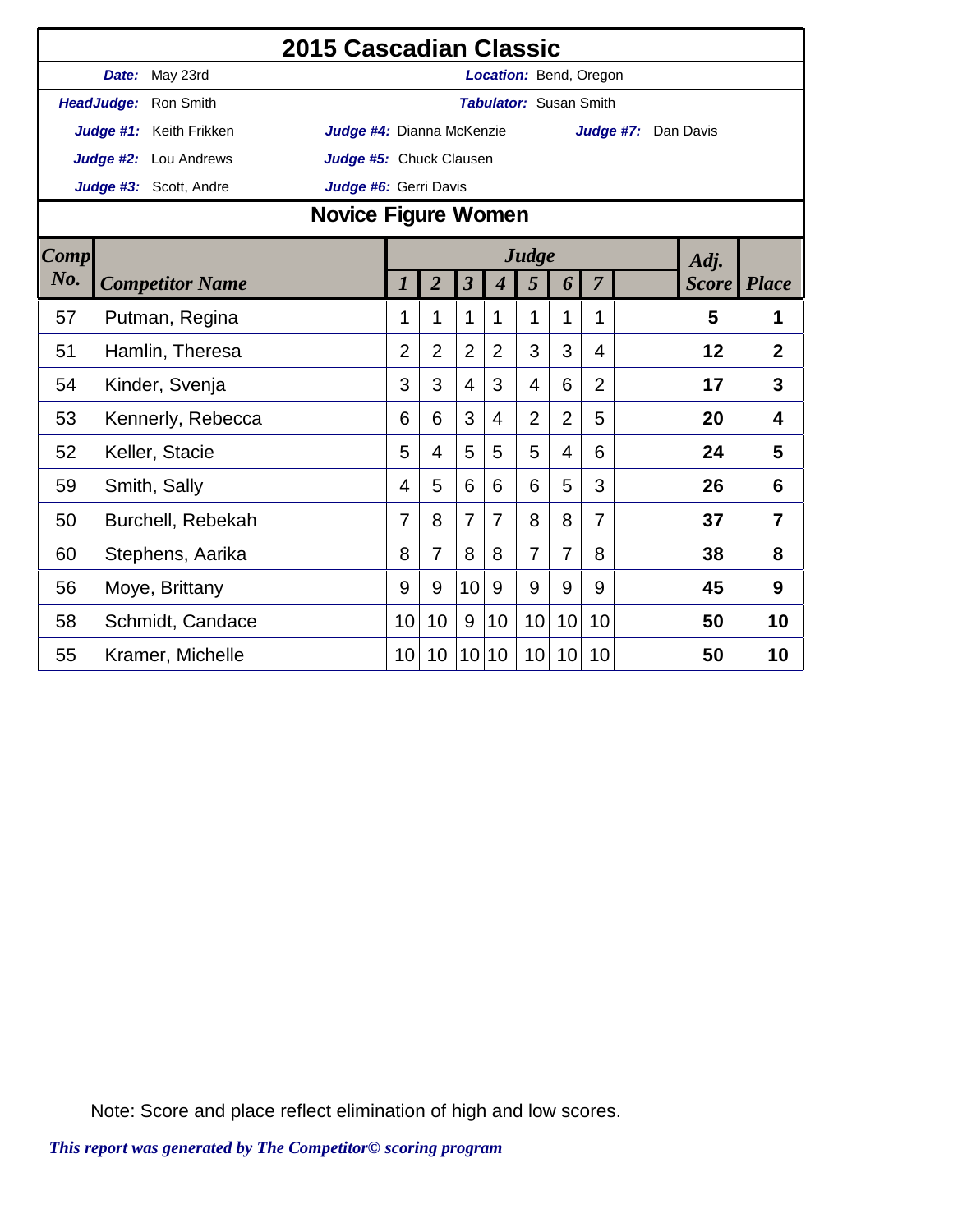|      |       | 2015 Cascadian Classic                |                           |                |                         |                               |                |                |                |                     |              |                |
|------|-------|---------------------------------------|---------------------------|----------------|-------------------------|-------------------------------|----------------|----------------|----------------|---------------------|--------------|----------------|
|      | Date: | May 23rd                              |                           |                |                         | <b>Location: Bend, Oregon</b> |                |                |                |                     |              |                |
|      |       | HeadJudge: Ron Smith                  |                           |                |                         | <b>Tabulator: Susan Smith</b> |                |                |                |                     |              |                |
|      |       | Judge #1: Keith Frikken               | Judge #4: Dianna McKenzie |                |                         |                               |                |                |                | Judge #7: Dan Davis |              |                |
|      |       | <b>Judge #2:</b> Lou Andrews          | Judge #5: Chuck Clausen   |                |                         |                               |                |                |                |                     |              |                |
|      |       | Judge #3: Scott, Andre                | Judge #6: Gerri Davis     |                |                         |                               |                |                |                |                     |              |                |
|      |       | <b>Figure Women Class A Under 5 2</b> |                           |                |                         |                               |                |                |                |                     |              |                |
| Comp |       |                                       |                           |                |                         |                               | Judge          |                |                |                     | Adj.         |                |
| No.  |       | <b>Competitor Name</b>                | 1                         | $\overline{2}$ | $\overline{\mathbf{3}}$ | 4                             | 5              | 6              | $\overline{7}$ |                     | <b>Score</b> | <i>Place</i>   |
| 65   |       | Rodriguez, Yamilla                    |                           | 1              | 1                       |                               | 1              |                | 1              |                     | 5            | 1              |
| 64   |       | Klarich, Christina                    | 4                         | 4              | $\overline{2}$          | $\overline{2}$                | $\overline{2}$ | $\overline{2}$ | $\overline{2}$ |                     | 12           | $\overline{2}$ |
| 63   |       | Duran, Ruth                           | 3                         | $\overline{2}$ | 3                       | 3                             | 4              | 3              | 3              |                     | 15           | 3              |
| 62   |       | Allen, Valene                         | 2                         | 3              | $\overline{4}$          | 4                             | 3              | 4              | 4              |                     | 18           | 4              |
| 61   |       | Allen, Jacqueline                     | 5                         | 5              | 5                       | 5                             | 5              | 5              | 5              |                     | 25           | 5              |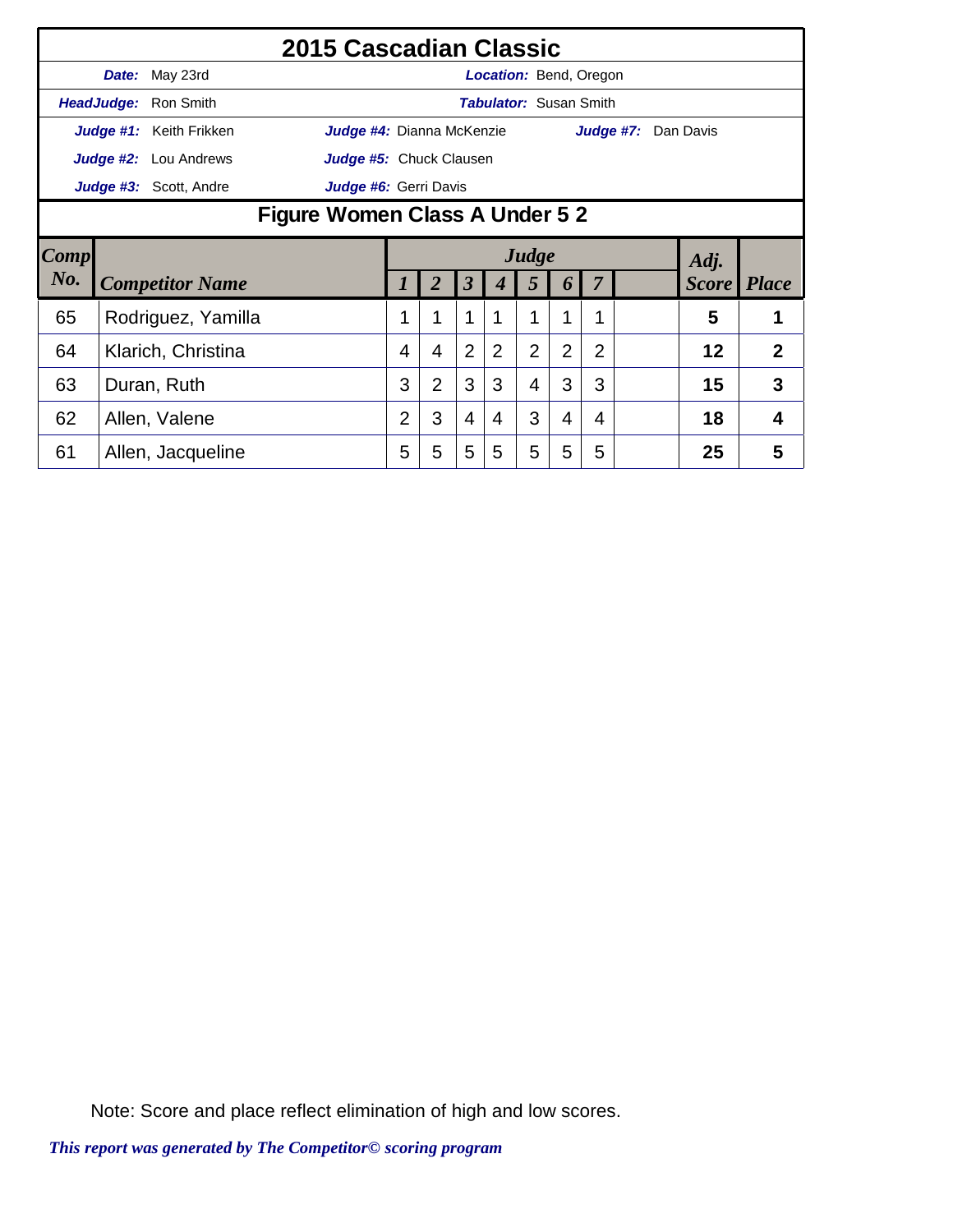|                        |                                                 |                              | 2015 Cascadian Classic    |                |                |                      |   |                               |                  |                |           |                    |              |
|------------------------|-------------------------------------------------|------------------------------|---------------------------|----------------|----------------|----------------------|---|-------------------------------|------------------|----------------|-----------|--------------------|--------------|
|                        |                                                 | <b>Date:</b> May 23rd        |                           |                |                |                      |   | <b>Location: Bend, Oregon</b> |                  |                |           |                    |              |
|                        |                                                 | HeadJudge: Ron Smith         |                           |                |                |                      |   | <b>Tabulator:</b> Susan Smith |                  |                |           |                    |              |
|                        |                                                 | Judge #1: Keith Frikken      | Judge #4: Dianna McKenzie |                |                |                      |   |                               |                  |                | Judge #7: | Dan Davis          |              |
|                        |                                                 | <b>Judge #2:</b> Lou Andrews | Judge #5: Chuck Clausen   |                |                |                      |   |                               |                  |                |           |                    |              |
|                        | Judge #3: Scott, Andre<br>Judge #6: Gerri Davis |                              |                           |                |                |                      |   |                               |                  |                |           |                    |              |
|                        | Figure Women Class B Under 5 4                  |                              |                           |                |                |                      |   |                               |                  |                |           |                    |              |
| $\lfloor Comp \rfloor$ |                                                 |                              |                           |                |                |                      |   | Judge                         |                  |                |           | Adj.               |              |
| No.                    |                                                 | <b>Competitor Name</b>       |                           |                | 2              | $\boldsymbol{\beta}$ | 4 | $\overline{5}$                | $\boldsymbol{p}$ | 7              |           | <b>Score</b> Place |              |
| 67                     |                                                 | Rojo, Catherine              |                           | 1              | $\overline{2}$ | 1                    | 1 | 1                             |                  | 1              |           | 5                  | 1            |
| 66                     |                                                 | Davis, Donna                 |                           | $\overline{2}$ |                | $\overline{2}$       | 2 | $\overline{2}$                | $\overline{2}$   | $\overline{2}$ |           | 10                 | $\mathbf{2}$ |
| 68                     |                                                 | Wakefiled, deAnne            |                           | 3              | 3              | 3                    | 3 | 3                             | 3                | 3              |           | 15                 | 3            |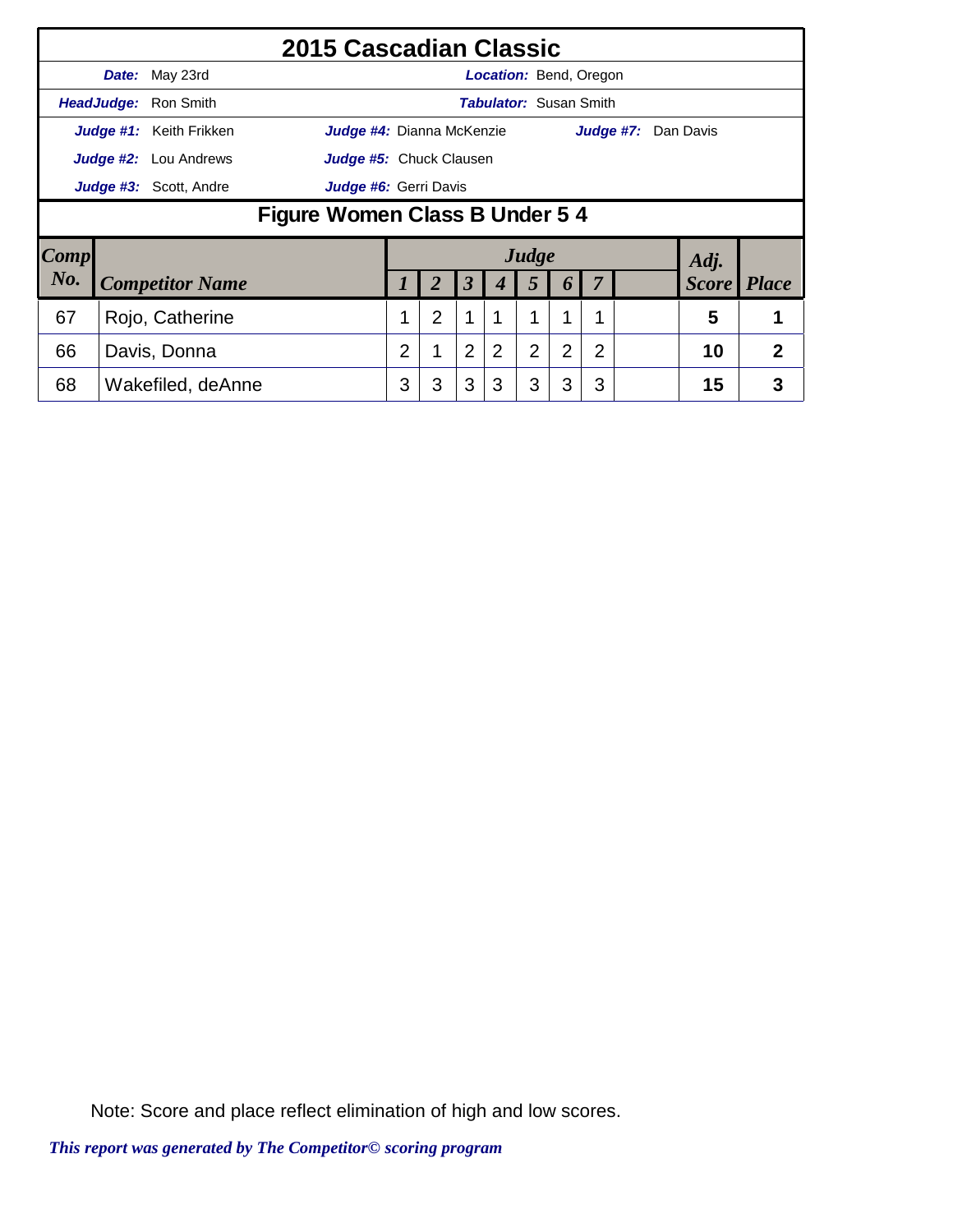|             |                                | <b>2015 Cascadian Classic</b> |                  |                |                         |                             |                        |                |                |           |                |                |
|-------------|--------------------------------|-------------------------------|------------------|----------------|-------------------------|-----------------------------|------------------------|----------------|----------------|-----------|----------------|----------------|
|             | Date: May 23rd                 |                               |                  |                |                         |                             | Location: Bend, Oregon |                |                |           |                |                |
|             | HeadJudge: Ron Smith           |                               |                  |                |                         |                             | Tabulator: Susan Smith |                |                |           |                |                |
|             | Judge #1: Keith Frikken        | Judge #4: Dianna McKenzie     |                  |                |                         |                             |                        |                |                | Judge #7: | Dan Davis      |                |
|             | Judge #2: Lou Andrews          | Judge #5: Chuck Clausen       |                  |                |                         |                             |                        |                |                |           |                |                |
|             | Judge #3: Scott, Andre         | Judge #6: Gerri Davis         |                  |                |                         |                             |                        |                |                |           |                |                |
|             | Figure Women Class C Under 5 6 |                               |                  |                |                         |                             |                        |                |                |           |                |                |
| <b>Comp</b> |                                |                               |                  |                |                         |                             | Judge                  |                |                |           | Adj.           |                |
| No.         | <b>Competitor Name</b>         |                               | $\boldsymbol{l}$ | $\overline{2}$ | $\overline{\mathbf{3}}$ | $\overline{\boldsymbol{4}}$ | 5                      | 6              | $\overline{7}$ |           | <b>Score</b>   | <b>Place</b>   |
| 73          | Mitchell, Davina               |                               | 1                | 1              | $\overline{2}$          | 1                           | 1                      | $\overline{2}$ | $\overline{2}$ |           | $\overline{7}$ | 1              |
| 70          | Frieden, Jeanette              |                               | 3                | 3              | $\mathbf{1}$            | $\overline{2}$              | $\overline{2}$         | 1              | 1              |           | 9              | $\overline{2}$ |
| 78          | Vogt, Amy                      |                               | $\overline{2}$   | $\overline{2}$ | 3                       | 3                           | 3                      | 3              | 3              |           | 14             | $\overline{3}$ |
| 76          | Raymond, Cindy                 |                               | 6                | 5              | 4                       | 4                           | 4                      | 4              | 4              |           | 21             | 4              |
| 79          | Wolf, Lisa                     |                               | 4                | 4              | 5                       | 5                           | 5                      | 5              | 5              |           | 24             | 5              |
| 77          | Thomas, BreeAnn                |                               | 5                | 6              | 6                       | 6                           | 6                      | 6              | 6              |           | 30             | 6              |
| 80          | Werner, Stacey                 |                               | 10               | 8              | 8                       | $\overline{7}$              | $\overline{7}$         | 8              | $\overline{7}$ |           | 38             | $\overline{7}$ |
| 71          | Guillen, Terrilu               |                               | 9                | $\overline{7}$ | 10                      | 8                           | 9                      | $\overline{7}$ | 9              |           | 42             | 8              |
| 75          | Olsen, Carly                   |                               | $\overline{7}$   | 9              | 9                       | 9                           | 8                      | 9              | 8              |           | 43             | 9              |
| 74          | Morris, Stephanie              |                               | 8                | 10             | $\overline{7}$          | 10                          | 10                     | 10             | 10             |           | 48             | 10             |
| 72          | Heberholz, Sarah               |                               | 10               | 10             | 10                      | 10                          | 10                     | 10             | 10             |           | 50             | 10             |
| 69          | Dhevaphalin, Nina              |                               | 10               | 10             | 10 <sup>1</sup>         | 10                          | 10                     | 10             | 10             |           | 50             | 10             |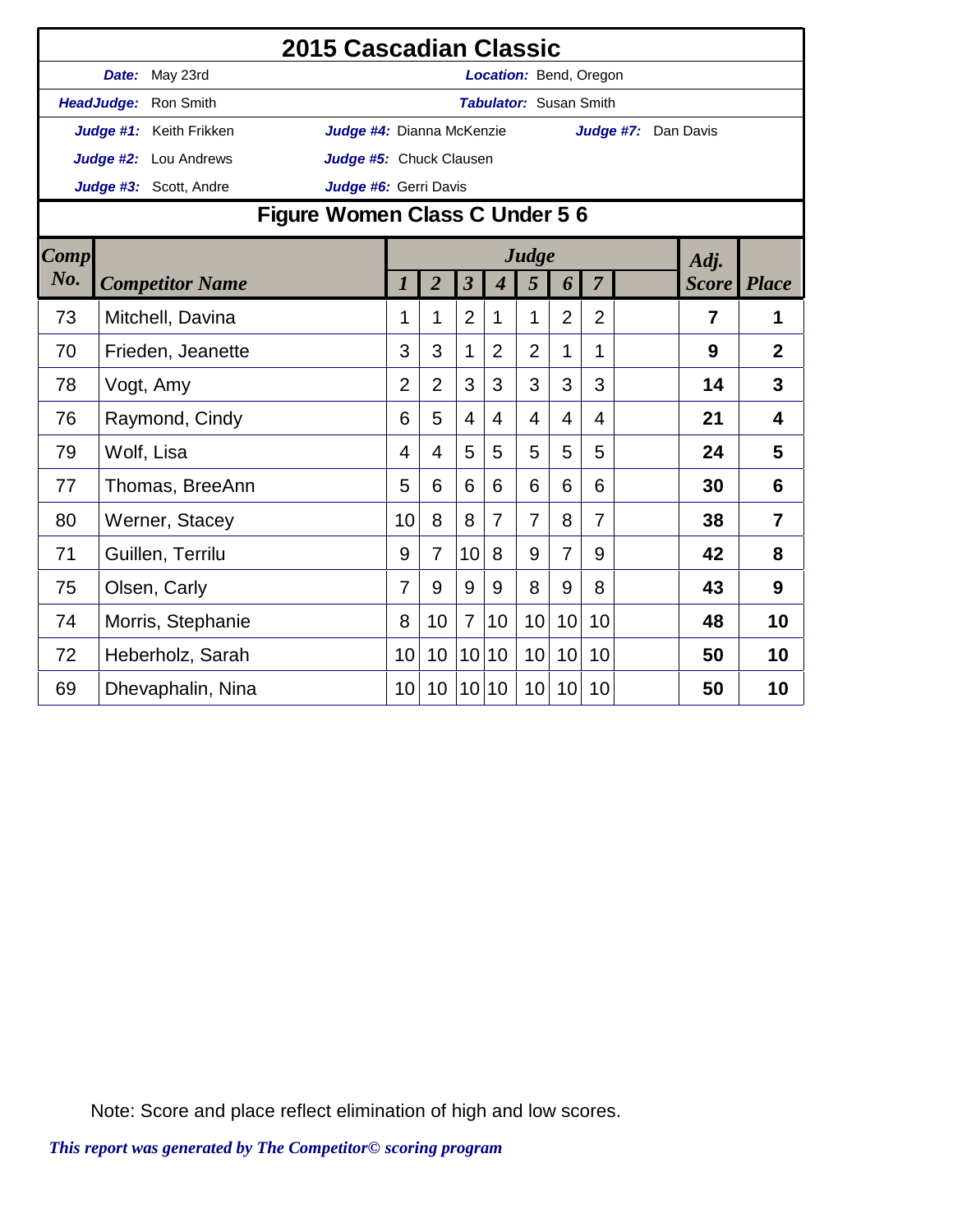|             |                              | <b>2015 Cascadian Classic</b>  |                |                |                         |                               |                |                |                |                     |              |                |
|-------------|------------------------------|--------------------------------|----------------|----------------|-------------------------|-------------------------------|----------------|----------------|----------------|---------------------|--------------|----------------|
|             | Date: May 23rd               |                                |                |                |                         | Location: Bend, Oregon        |                |                |                |                     |              |                |
|             | HeadJudge: Ron Smith         |                                |                |                |                         | <b>Tabulator: Susan Smith</b> |                |                |                |                     |              |                |
|             | Judge #1: Keith Frikken      | Judge #4: Dianna McKenzie      |                |                |                         |                               |                |                |                | Judge #7: Dan Davis |              |                |
|             | <b>Judge #2:</b> Lou Andrews | Judge #5: Chuck Clausen        |                |                |                         |                               |                |                |                |                     |              |                |
|             | Judge #3: Scott, Andre       | Judge #6: Gerri Davis          |                |                |                         |                               |                |                |                |                     |              |                |
|             |                              | Figure Women Class D Under 5 8 |                |                |                         |                               |                |                |                |                     |              |                |
| <b>Comp</b> |                              |                                |                |                |                         |                               | Judge          |                |                |                     | Adj.         |                |
| No.         | <b>Competitor Name</b>       |                                | 7              | $\overline{2}$ | $\overline{\mathbf{3}}$ | 4                             | 5              | 6              | 7              |                     | <b>Score</b> | Place          |
| 84          | Estes, Megan                 |                                | 1              | 1              | 1                       | 1                             | 1              | 1              | $\overline{2}$ |                     | 5            | 1              |
| 88          | Sanders, Shelly              |                                | 3              | 3              | $\overline{2}$          | $\overline{2}$                | $\overline{2}$ | 3              | 1              |                     | 12           | $\overline{2}$ |
| 81          | Card, Lauren                 |                                | $\overline{2}$ | $\overline{2}$ | 3                       | 3                             | 3              | $\overline{2}$ | 3              |                     | 13           | 3              |
| 85          | Flick, Pamela                |                                | 5              | $\overline{4}$ | 4                       | 5                             | 5              | $\overline{4}$ | 4              |                     | 22           | 4              |
| 87          | Moser, Shari                 |                                | 4              | 5              | 6                       | 4                             | 4              | 5              | 5              |                     | 23           | 5              |
| 83          | Deigert, Sheryl              |                                | 6              | 7              | 5                       | 6                             | 6              | 6              | 6              |                     | 30           | 6              |
| 82          | Collins, Lynn                |                                | 7              | 6              | $\overline{7}$          | 7                             | $\overline{7}$ | $\overline{7}$ | 7              |                     | 35           | 7              |
| 89          | Crawford, Tamara             |                                | 8              | 8              | 8                       | 8                             | 9              | 8              | 8              |                     | 40           | 8              |
| 86          | Jackson, Wendie              |                                | 9              | 9              | 9                       | 9                             | 8              | 9              | 9              |                     | 45           | 9              |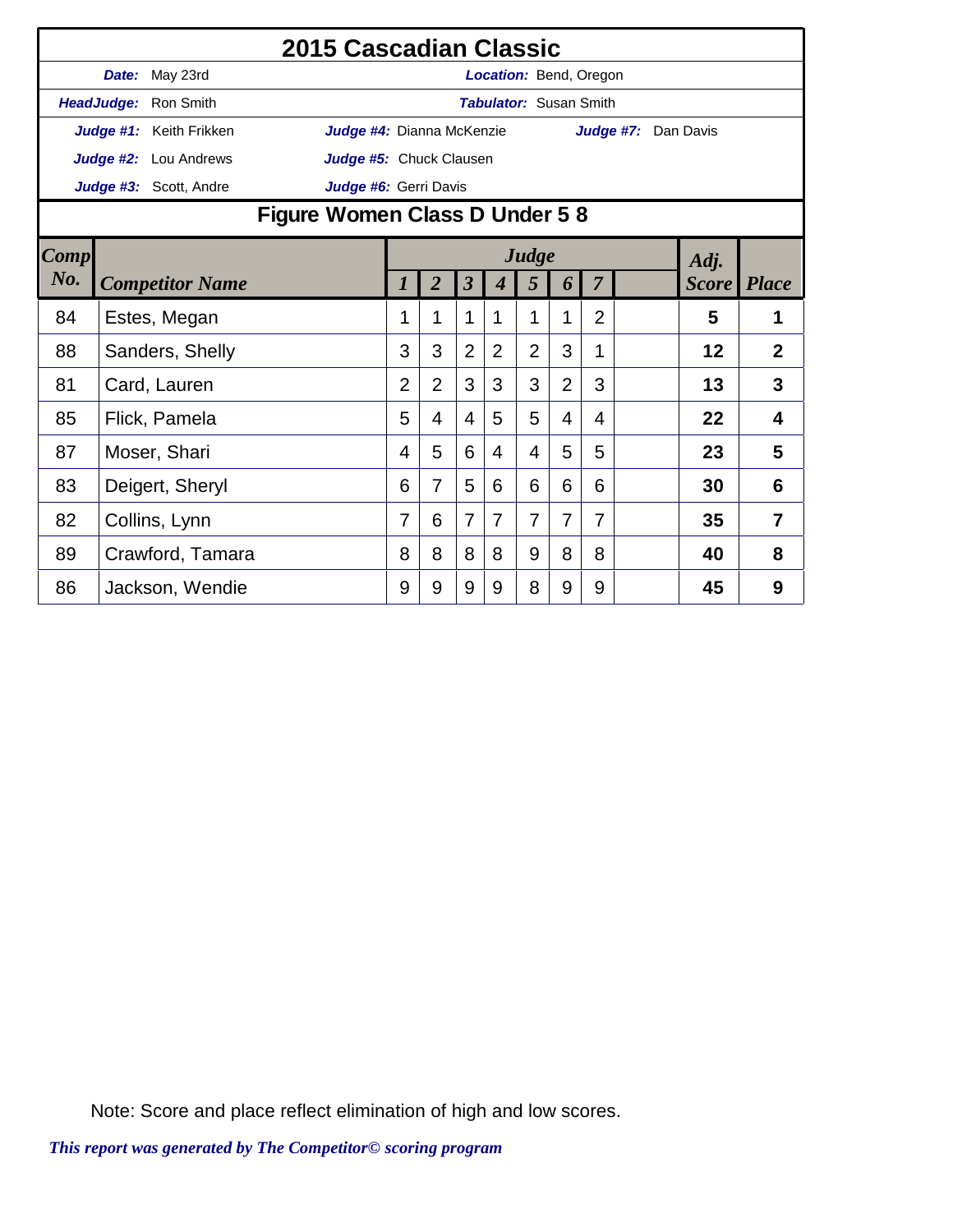|             |                                      |                               | 2015 Cascadian Classic    |                |                |                |   |                               |                |                |           |  |                    |              |
|-------------|--------------------------------------|-------------------------------|---------------------------|----------------|----------------|----------------|---|-------------------------------|----------------|----------------|-----------|--|--------------------|--------------|
|             |                                      | Date: May 23rd                |                           |                |                |                |   | <b>Location: Bend, Oregon</b> |                |                |           |  |                    |              |
|             |                                      | <b>HeadJudge: Ron Smith</b>   |                           |                |                |                |   | <b>Tabulator:</b> Susan Smith |                |                |           |  |                    |              |
|             |                                      | Judge #1: Keith Frikken       | Judge #4: Dianna McKenzie |                |                |                |   |                               |                |                | Judge #7: |  | Dan Davis          |              |
|             |                                      | <b>Judge #2:</b> Lou Andrews  | Judge #5: Chuck Clausen   |                |                |                |   |                               |                |                |           |  |                    |              |
|             |                                      | <b>Judge #3:</b> Scott, Andre | Judge #6: Gerri Davis     |                |                |                |   |                               |                |                |           |  |                    |              |
|             | <b>Figure Women Class E Over 5 8</b> |                               |                           |                |                |                |   |                               |                |                |           |  |                    |              |
| <b>Comp</b> |                                      |                               |                           |                |                |                |   | Judge                         |                |                |           |  | Adj.               |              |
| No.         |                                      | <b>Competitor Name</b>        |                           | 1              | 2              | 3              |   | 5                             | 6              |                |           |  | <b>Score</b> Place |              |
| 92          |                                      | Snair, Shannon                |                           | 1              | 1              | $\overline{2}$ | 1 | 1                             | $\overline{2}$ | $\overline{2}$ |           |  | 7                  | 1            |
| 90          |                                      | Jones, Angeline               |                           | $\overline{2}$ | $\overline{2}$ | $\overline{4}$ | 2 | $\overline{2}$                |                |                |           |  | 9                  | $\mathbf{2}$ |
| 93          |                                      | Stemple, Deziree              |                           | 3              | 3              |                | 3 | 3                             | 3              | 3              |           |  | 15                 | 3            |
| 91          |                                      | McClellan, Adrienne           |                           | $\overline{4}$ | 4              | 3              | 4 | 4                             | 4              | 4              |           |  | 20                 | 4            |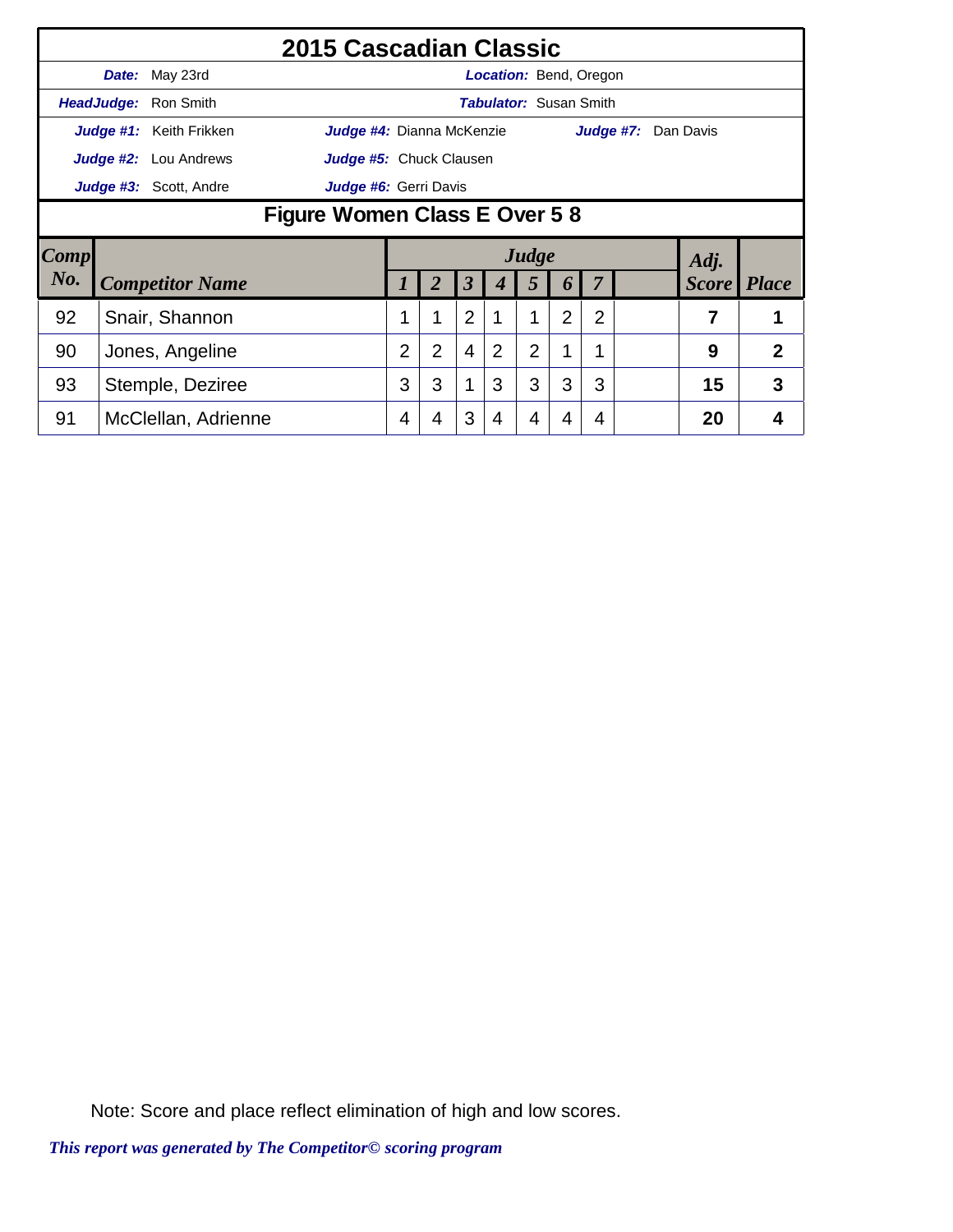|                     |                               | 2015 Cascadian Classic                    |   |   |                      |                |                |                       |                               |                     |              |              |
|---------------------|-------------------------------|-------------------------------------------|---|---|----------------------|----------------|----------------|-----------------------|-------------------------------|---------------------|--------------|--------------|
|                     | Date: May 23rd                |                                           |   |   |                      |                |                |                       | <b>Location: Bend, Oregon</b> |                     |              |              |
|                     | <b>HeadJudge: Ron Smith</b>   |                                           |   |   |                      |                |                |                       | <b>Tabulator: Susan Smith</b> |                     |              |              |
|                     | Judge #1: Keith Frikken       | <b>Judge #4:</b> Dianna McKenzie          |   |   |                      |                |                |                       |                               | Judge #7: Dan Davis |              |              |
|                     | <b>Judge #2:</b> Lou Andrews  | <b>Judge #5:</b> Chuck Clausen            |   |   |                      |                |                |                       |                               |                     |              |              |
|                     | <b>Judge #3:</b> Scott, Andre | Judge #6: Gerri Davis                     |   |   |                      |                |                |                       |                               |                     |              |              |
|                     |                               | <b>Open Bodybuilding Men Middleweight</b> |   |   |                      |                |                |                       |                               |                     |              |              |
| $\boldsymbol{Comp}$ |                               |                                           |   |   |                      |                | Judge          |                       |                               |                     | Adj.         |              |
| No.                 | <b>Competitor Name</b>        |                                           |   | 2 | $\boldsymbol{\beta}$ |                | 5              | $\boldsymbol{\theta}$ | $\overline{7}$                |                     | <b>Score</b> | <b>Place</b> |
| 94                  | Huggins, Michael              |                                           | 1 | 1 | 1                    |                | 1              | 1                     | 1                             |                     | 5            | 1            |
| 95                  | Liggett, Larry                |                                           | 2 | 2 | $\overline{2}$       | $\overline{2}$ | $\overline{2}$ | 2                     | $\overline{2}$                |                     | 10           | 2            |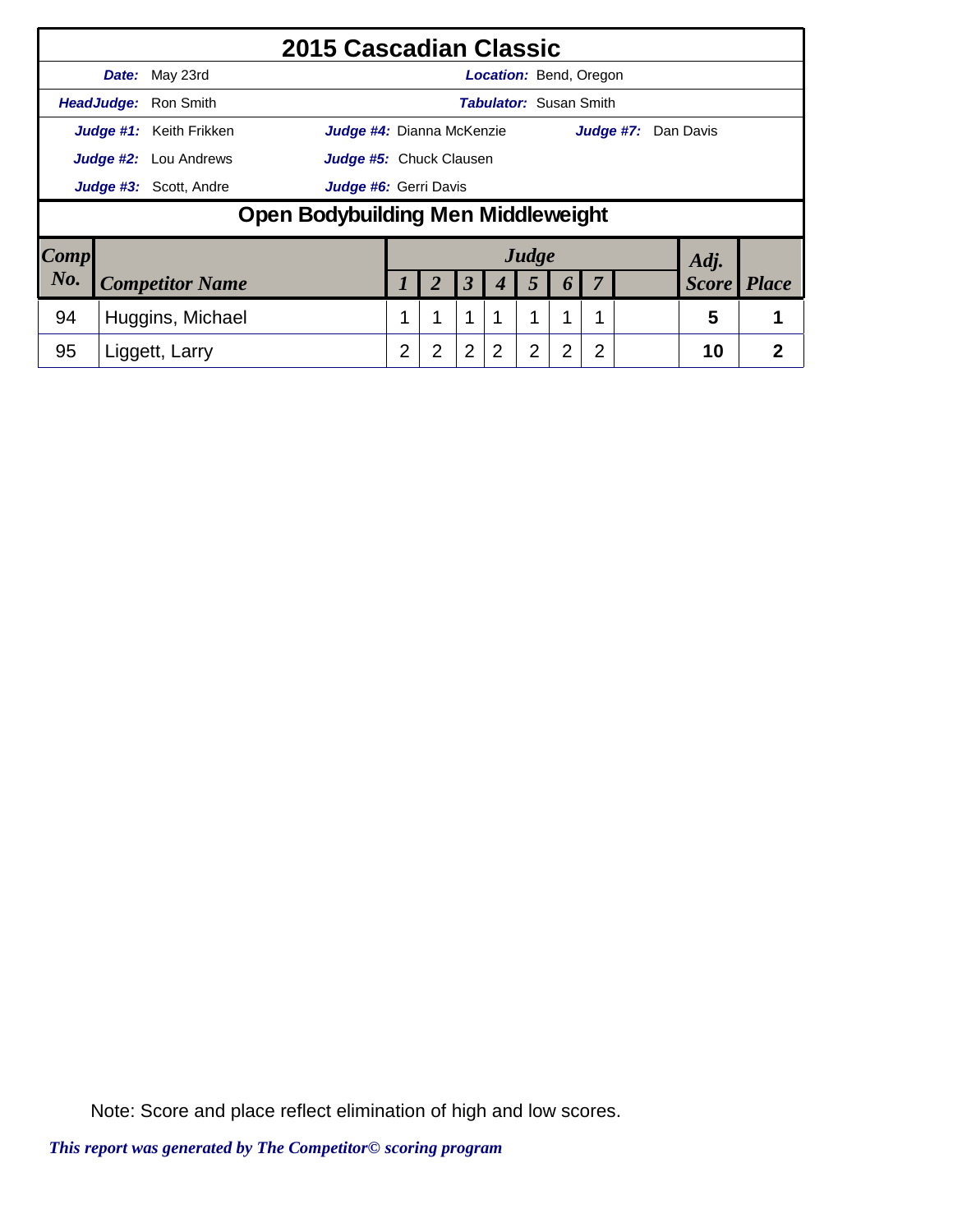|      |       |                                         | 2015 Cascadian Classic         |                |                |                |                               |                |                  |                |           |  |              |              |
|------|-------|-----------------------------------------|--------------------------------|----------------|----------------|----------------|-------------------------------|----------------|------------------|----------------|-----------|--|--------------|--------------|
|      | Date: | May 23rd                                |                                |                |                |                | <b>Location: Bend, Oregon</b> |                |                  |                |           |  |              |              |
|      |       | HeadJudge: Ron Smith                    |                                |                |                |                | <b>Tabulator: Susan Smith</b> |                |                  |                |           |  |              |              |
|      |       | Judge #1: Keith Frikken                 | Judge #4: Dianna McKenzie      |                |                |                |                               |                |                  |                | Judge #7: |  | Dan Davis    |              |
|      |       | <b>Judge #2:</b> Lou Andrews            | <b>Judge #5:</b> Chuck Clausen |                |                |                |                               |                |                  |                |           |  |              |              |
|      |       | Judge #3: Scott, Andre                  | Judge #6: Gerri Davis          |                |                |                |                               |                |                  |                |           |  |              |              |
|      |       | Open Bodybuilding Men Light Heavyweight |                                |                |                |                |                               |                |                  |                |           |  |              |              |
| Comp |       |                                         |                                |                |                |                |                               | Judge          |                  |                |           |  | Adj.         |              |
| No.  |       | <b>Competitor Name</b>                  |                                |                | 2              | 3              |                               | 5              | $\boldsymbol{b}$ | 7              |           |  | <b>Score</b> | <b>Place</b> |
| 97   |       | Fenley, Stacy                           |                                | 1              | 1              | 1              |                               | 1              | 1                | 4              |           |  | 5            |              |
| 98   |       | Novak, Logan                            |                                | $\overline{2}$ | $\overline{2}$ | $\overline{2}$ | 2                             | $\overline{2}$ | $\overline{2}$   | $\overline{2}$ |           |  | 10           | 2            |
| 96   |       | Evans, Jon                              |                                | 3              | 3              | 3              | 3                             | 3              | 3                | 3              |           |  | 15           | 3            |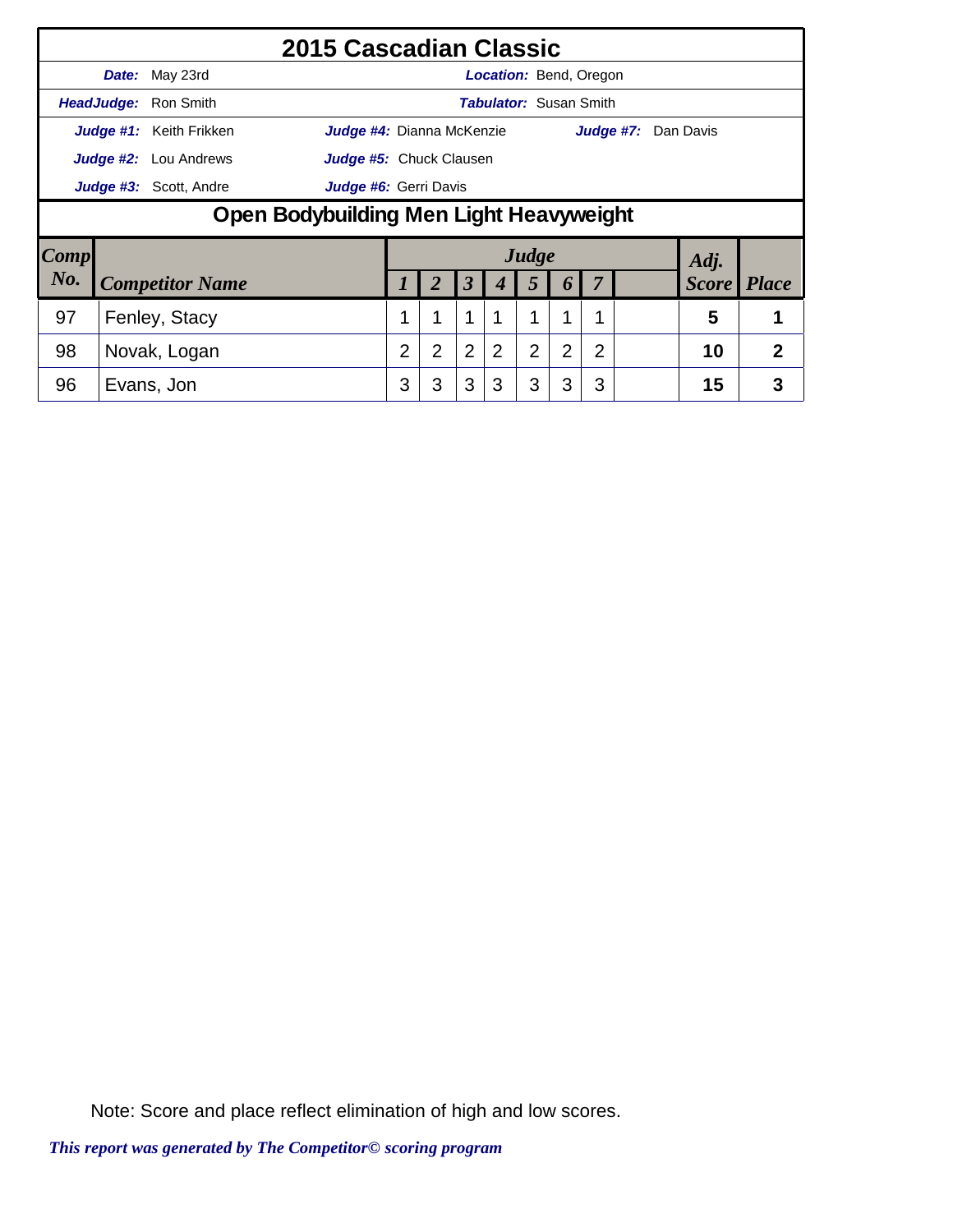|      |            |                                | 2015 Cascadian Classic                   |   |                |                |                               |                |                |   |           |              |              |
|------|------------|--------------------------------|------------------------------------------|---|----------------|----------------|-------------------------------|----------------|----------------|---|-----------|--------------|--------------|
|      |            | Date: May 23rd                 |                                          |   |                |                | <b>Location:</b> Bend, Oregon |                |                |   |           |              |              |
|      | HeadJudge: | Ron Smith                      |                                          |   |                |                | <b>Tabulator: Susan Smith</b> |                |                |   |           |              |              |
|      |            | <b>Judge #1:</b> Keith Frikken | <b>Judge #4:</b> Dianna McKenzie         |   |                |                |                               |                |                |   | Judge #7: | Dan Davis    |              |
|      |            | <b>Judge #2:</b> Lou Andrews   | Judge #5: Chuck Clausen                  |   |                |                |                               |                |                |   |           |              |              |
|      |            | Judge #3: Scott, Andre         | Judge #6: Gerri Davis                    |   |                |                |                               |                |                |   |           |              |              |
|      |            |                                | <b>Open Bodybuilding Men Heavyweight</b> |   |                |                |                               |                |                |   |           |              |              |
| Comp |            |                                |                                          |   |                |                |                               | Judge          |                |   |           | Adj.         |              |
| No.  |            | <b>Competitor Name</b>         |                                          |   |                | 3              |                               | 5              |                | 7 |           | <b>Score</b> | <b>Place</b> |
| 99   |            | Alexander, Addison             |                                          | 1 | 1              | 1              |                               | 1              | 1              | 1 |           | 5            | 1            |
| 100  |            | Edenfield, Steven              |                                          | 2 | $\overline{2}$ | $\overline{2}$ | 2                             | $\overline{2}$ | $\overline{2}$ | 2 |           | 10           | 2            |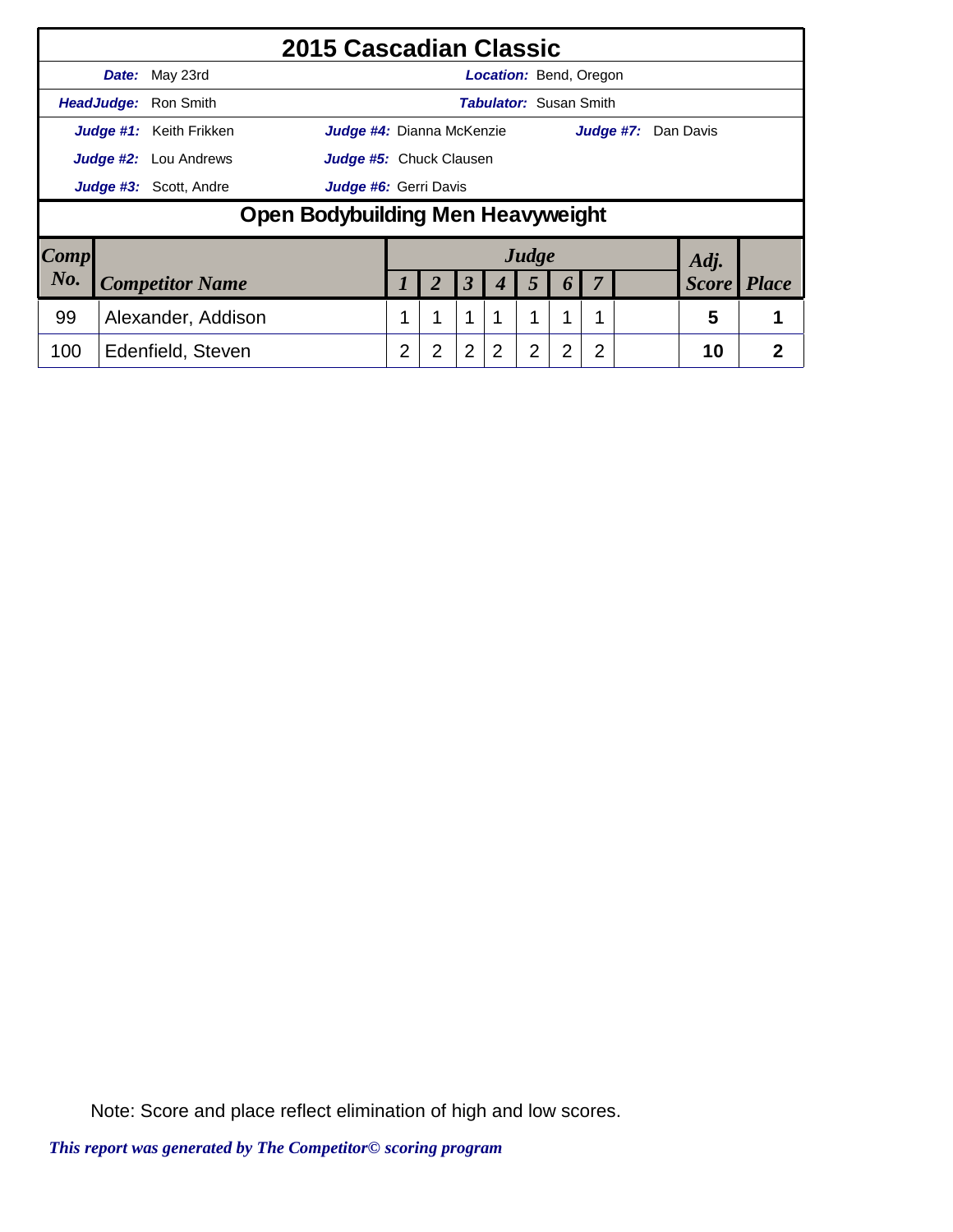|        |       |                              | 2015 Cascadian Classic              |                |                |                         |                |                               |                |                |                     |                    |              |  |
|--------|-------|------------------------------|-------------------------------------|----------------|----------------|-------------------------|----------------|-------------------------------|----------------|----------------|---------------------|--------------------|--------------|--|
|        | Date: | May 23rd                     |                                     |                |                |                         |                | Location: Bend, Oregon        |                |                |                     |                    |              |  |
|        |       | HeadJudge: Ron Smith         |                                     |                |                |                         |                | <b>Tabulator: Susan Smith</b> |                |                |                     |                    |              |  |
|        |       | Judge #1: Keith Frikken      | Judge #4: Dianna McKenzie           |                |                |                         |                |                               |                |                | Judge #7: Dan Davis |                    |              |  |
|        |       | <b>Judge #2:</b> Lou Andrews | Judge #5: Chuck Clausen             |                |                |                         |                |                               |                |                |                     |                    |              |  |
|        |       | Judge #3: Scott, Andre       | Judge #6: Gerri Davis               |                |                |                         |                |                               |                |                |                     |                    |              |  |
|        |       |                              | <b>Masters Physique Men Over 40</b> |                |                |                         |                |                               |                |                |                     |                    |              |  |
| Comp   |       |                              | Judge<br>Adj.                       |                |                |                         |                |                               |                |                |                     |                    |              |  |
| $N0$ . |       | <b>Competitor Name</b>       |                                     |                | $\overline{2}$ | $\overline{\mathbf{3}}$ |                | 5                             | 6              | $\overline{7}$ |                     | <b>Score</b> Place |              |  |
| 104    |       | Jacobson, Scott              |                                     |                | 1              | 1                       | $\overline{2}$ | 1                             | 1              | 1              |                     | 5                  | 1            |  |
| 106    |       | Burch, Monte                 |                                     | 3              | $\overline{2}$ | $\overline{2}$          | 1              | $\overline{2}$                | $\overline{2}$ | $\overline{2}$ |                     | 10                 | $\mathbf{2}$ |  |
|        |       |                              |                                     |                |                |                         |                |                               |                |                |                     |                    |              |  |
| 101    |       | Dallmann, Doug               |                                     | $\overline{2}$ | 3              | 3                       | 5              | 4                             | 4              | 3              |                     | 17                 | 3            |  |
| 103    |       | Gunn, Robb                   |                                     | 4              | 4              | $\overline{4}$          | 4              | 3                             | 3              | 4              |                     | 19                 | 4            |  |
| 105    |       | Kaminsky, Jeremy             |                                     | 5              | 5              | 5                       | 3              | 5                             | 6              | 5              |                     | 25                 | 5            |  |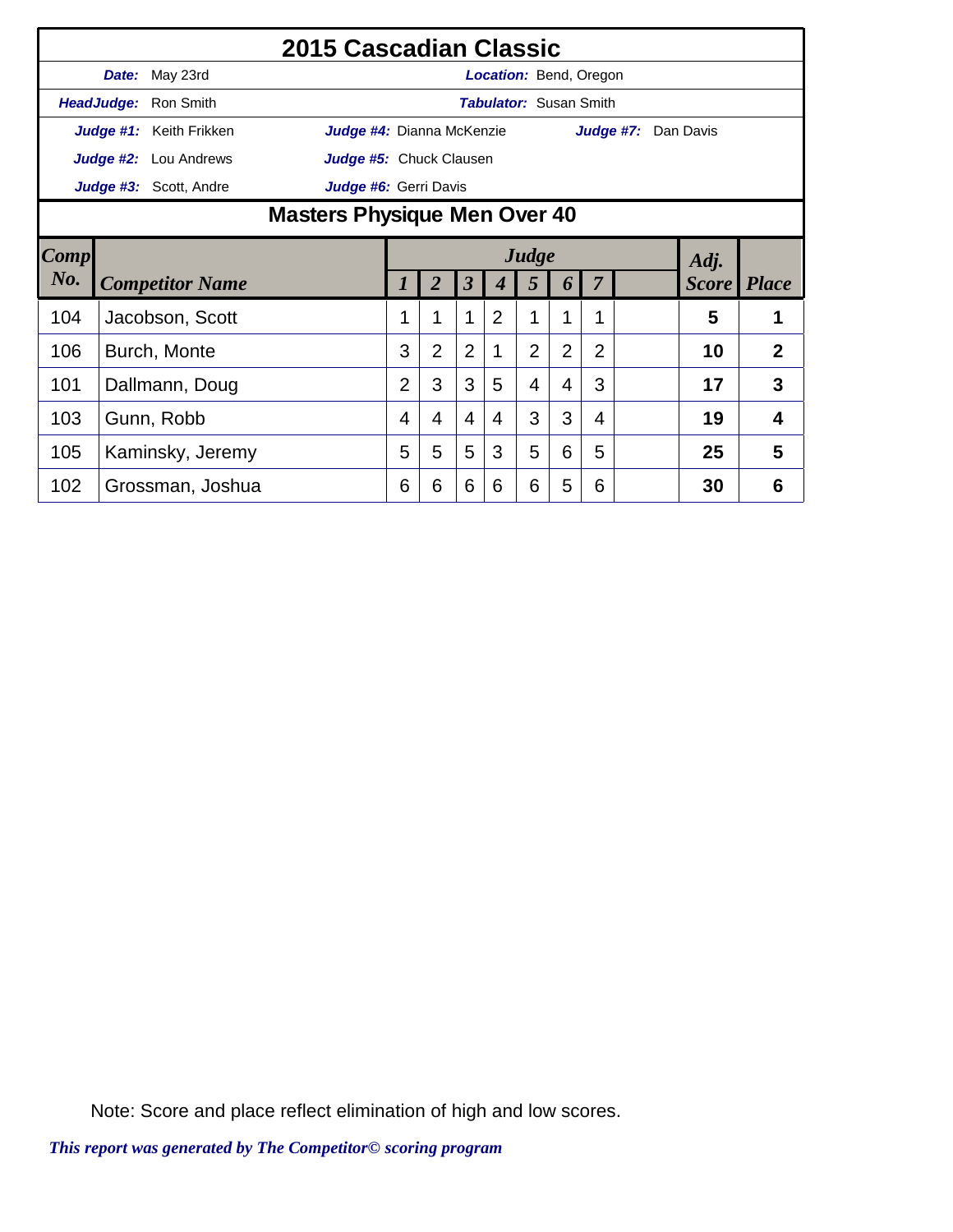|      |       |                              | 2015 Cascadian Classic    |                                     |                |                         |                               |                |                |                |  |                     |                    |  |  |
|------|-------|------------------------------|---------------------------|-------------------------------------|----------------|-------------------------|-------------------------------|----------------|----------------|----------------|--|---------------------|--------------------|--|--|
|      | Date: | May 23rd                     |                           |                                     |                |                         | <b>Location: Bend, Oregon</b> |                |                |                |  |                     |                    |  |  |
|      |       | HeadJudge: Ron Smith         |                           |                                     |                |                         | <b>Tabulator: Susan Smith</b> |                |                |                |  |                     |                    |  |  |
|      |       | Judge #1: Keith Frikken      | Judge #4: Dianna McKenzie |                                     |                |                         |                               |                |                |                |  | Judge #7: Dan Davis |                    |  |  |
|      |       | <b>Judge #2:</b> Lou Andrews | Judge #5: Chuck Clausen   |                                     |                |                         |                               |                |                |                |  |                     |                    |  |  |
|      |       | Judge #3: Scott, Andre       | Judge #6: Gerri Davis     |                                     |                |                         |                               |                |                |                |  |                     |                    |  |  |
|      |       |                              |                           | <b>Masters Physique Men Over 50</b> |                |                         |                               |                |                |                |  |                     |                    |  |  |
| Comp |       |                              |                           | Judge<br>Adj.                       |                |                         |                               |                |                |                |  |                     |                    |  |  |
| No.  |       | <b>Competitor Name</b>       |                           |                                     | $\overline{2}$ | $\overline{\mathbf{3}}$ |                               | 5              | 6              | $\overline{7}$ |  |                     | <b>Score</b> Place |  |  |
| 111  |       | Taylor, Steve                |                           |                                     | 1              | $\overline{2}$          |                               | 1              | $\overline{2}$ | $\overline{2}$ |  | 7                   | 1                  |  |  |
| 110  |       | Silva, Joey                  |                           | $\overline{2}$                      | $\overline{2}$ | 1                       | $\overline{2}$                | $\overline{2}$ | 1              | 1              |  | 8                   | $\overline{2}$     |  |  |
| 107  |       | Cain, Steve                  |                           | 4                                   | 4              | $\overline{4}$          | 3                             | 3              | 3              | 4              |  | 18                  | 3                  |  |  |
| 112  |       | Waldo, James                 |                           | 5                                   | 3              | 5                       | 5                             | 4              | 4              | 3              |  | 21                  | 4                  |  |  |
| 109  |       | Schaffer, Scott              |                           | 3                                   | 6              | 3                       | 4                             | 5              | 5              | 6              |  | 23                  | 5                  |  |  |
| 108  |       | Hughes, Gary                 |                           | 6                                   | 5              | 6                       | 6                             | 6              | 6              | 5              |  | 29                  | 6                  |  |  |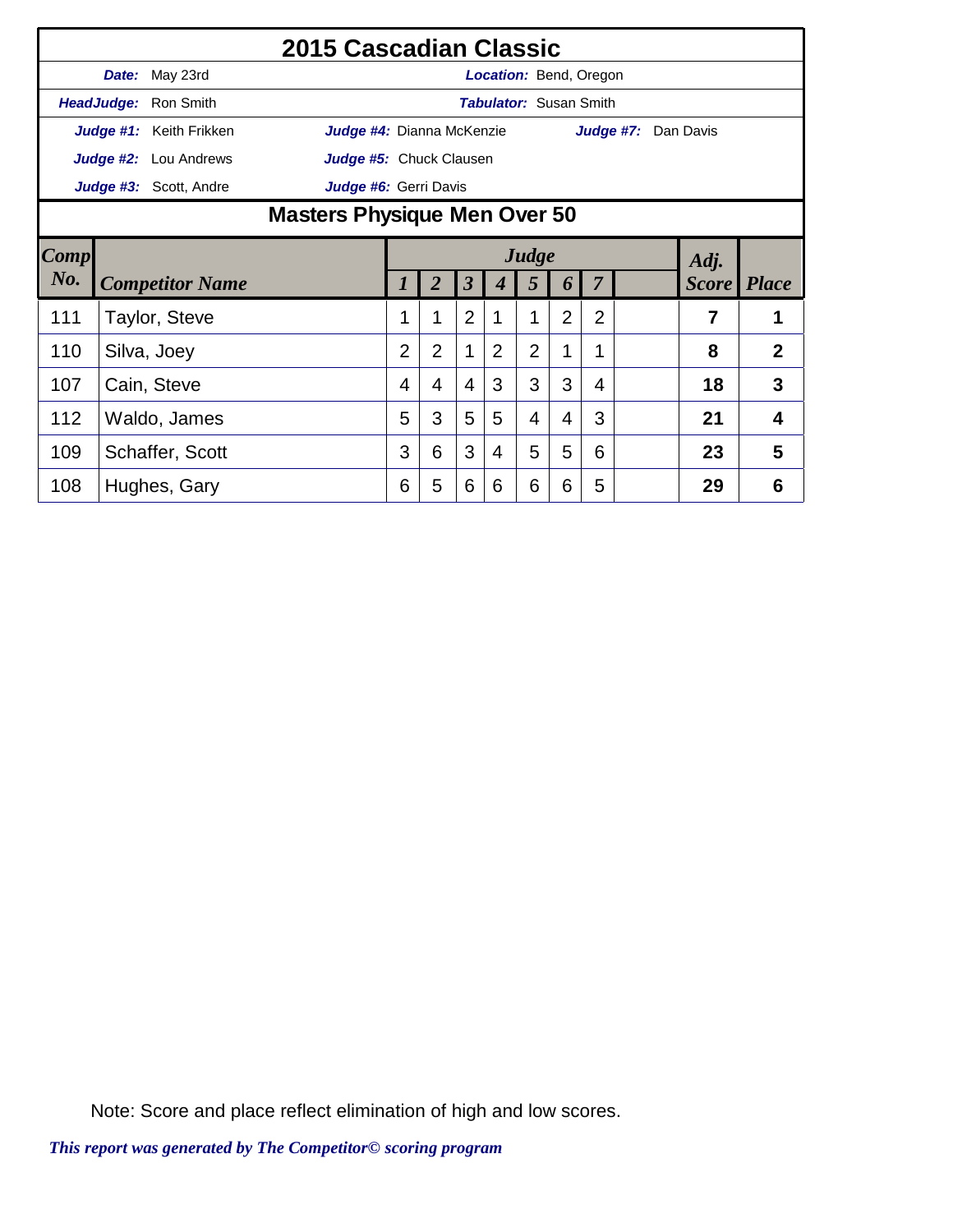|             |                         | <b>2015 Cascadian Classic</b> |                  |                |                         |                             |                               |                |                |                     |                |                         |
|-------------|-------------------------|-------------------------------|------------------|----------------|-------------------------|-----------------------------|-------------------------------|----------------|----------------|---------------------|----------------|-------------------------|
|             | Date: May 23rd          |                               |                  |                |                         |                             | Location: Bend, Oregon        |                |                |                     |                |                         |
|             | HeadJudge: Ron Smith    |                               |                  |                |                         |                             | <b>Tabulator: Susan Smith</b> |                |                |                     |                |                         |
|             | Judge #1: Keith Frikken | Judge #4: Dianna McKenzie     |                  |                |                         |                             |                               |                |                | Judge #7: Dan Davis |                |                         |
|             | Judge #2: Lou Andrews   | Judge #5: Chuck Clausen       |                  |                |                         |                             |                               |                |                |                     |                |                         |
|             | Judge #3: Scott, Andre  | Judge #6: Gerri Davis         |                  |                |                         |                             |                               |                |                |                     |                |                         |
|             |                         | <b>Novice Physique Men</b>    |                  |                |                         |                             |                               |                |                |                     |                |                         |
| <b>Comp</b> |                         |                               |                  |                |                         |                             | Judge                         |                |                |                     | Adj.           |                         |
| No.         | <b>Competitor Name</b>  |                               | $\boldsymbol{l}$ | $\overline{2}$ | $\overline{\mathbf{3}}$ | $\overline{\boldsymbol{4}}$ | 5                             | 6              | $\overline{7}$ |                     |                | <b>Score</b> Place      |
| 115         | Durbin, Richard         |                               | $\overline{2}$   | 3              | 1                       | 1                           | 1                             | 1              | $\overline{2}$ |                     | $\overline{7}$ | 1                       |
| 120         | Jenkins, Andrew         |                               | 1                | 1              | $\overline{2}$          | $\overline{2}$              | $\overline{2}$                | $\overline{2}$ | 1              |                     | 8              | $\overline{2}$          |
| 123         | O'Toole, Brandon        |                               | 4                | $\overline{2}$ | 3                       | 3                           | 3                             | 3              | 3              |                     | 15             | 3                       |
| 121         | Mackenzie, Dylan        |                               | 3                | 4              | $\overline{4}$          | $\overline{4}$              | 4                             | 4              | 4              |                     | 20             | $\overline{\mathbf{4}}$ |
| 116         | Fodrea, Ryan            |                               | 6                | 5              | 6                       | 5                           | 5                             | 6              | 5              |                     | 27             | 5                       |
| 113         | Darnell, Steve          |                               | 5                | 6              | 5                       | 6                           | 6                             | 5              | 6              |                     | 28             | 6                       |
| 122         | Nice, Tyler             |                               | 9                | $\overline{7}$ | 8                       | 8                           | $\overline{7}$                | $\overline{7}$ | $\overline{7}$ |                     | 37             | 7                       |
| 124         | Pearson, Dalton         |                               | 10               | 8              | $\overline{7}$          | $\overline{7}$              | 10                            | 8              | 8              |                     | 41             | 8                       |
| 118         | Gonzales, Jesus         |                               | 8                | 9              | 9                       | 9                           | 8                             | 10             | 10             |                     | 45             | 9                       |
| 114         | DeMarco, Omar           |                               | 7                | 10             | 10 <sup>1</sup>         | 10                          | 9                             | 9              | 9              |                     | 47             | 10                      |
| 119         | Jameson, Sean           |                               | 10               | 10             | 10                      | 10                          | 10                            | 10             | 10             |                     | 50             | 10                      |
| 117         | Grossman, Joshua        |                               | 10 <sup>1</sup>  | 10             | 10 <sup>1</sup>         | 10                          | 10 <sup>1</sup>               | 10             | 10             |                     | 50             | 10                      |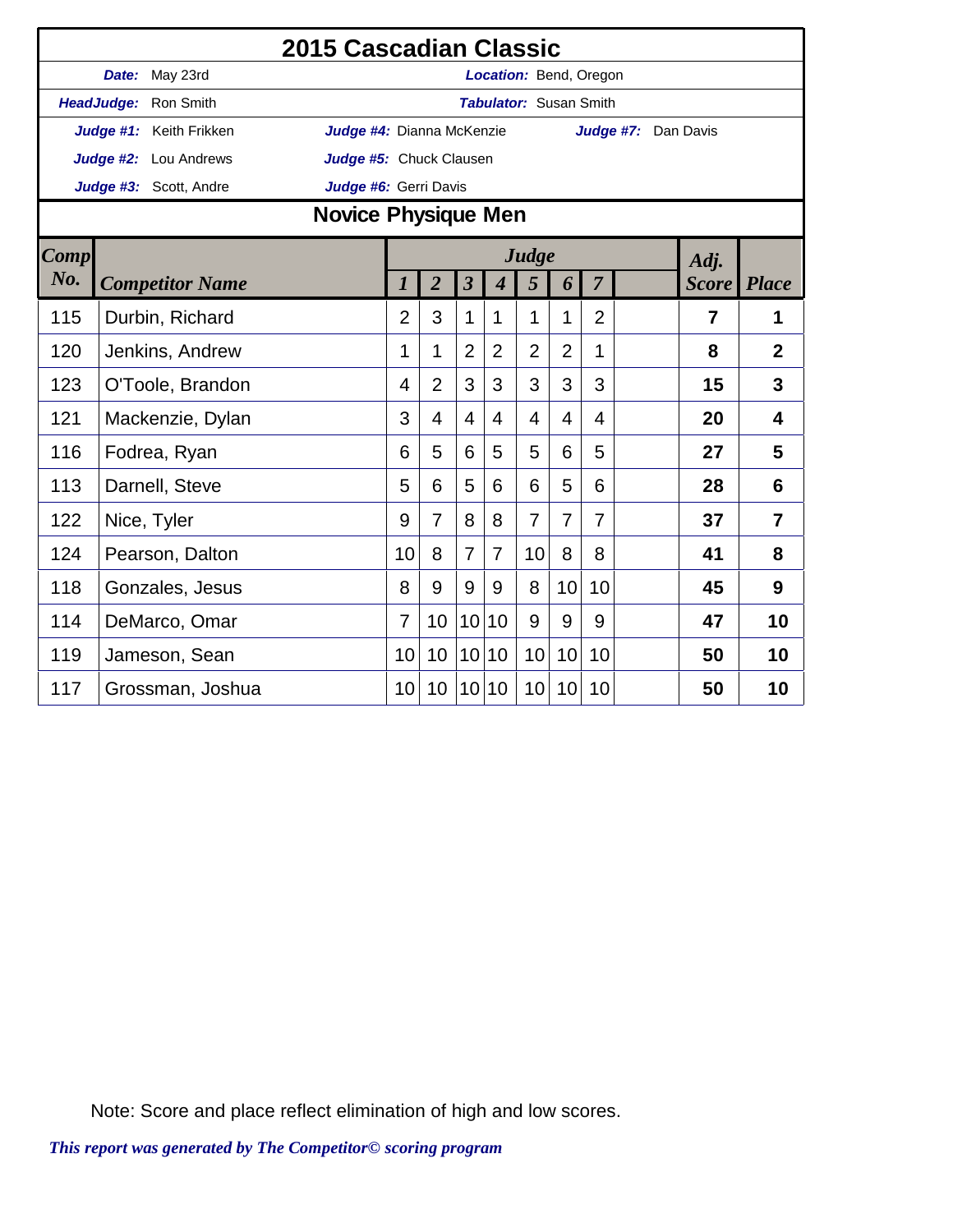|                 |                                                   |                                | 2015 Cascadian Classic              |                           |   |                      |                |                |                  |                               |  |  |              |              |
|-----------------|---------------------------------------------------|--------------------------------|-------------------------------------|---------------------------|---|----------------------|----------------|----------------|------------------|-------------------------------|--|--|--------------|--------------|
|                 |                                                   | Date: May 23rd                 |                                     |                           |   |                      |                |                |                  | Location: Bend, Oregon        |  |  |              |              |
|                 |                                                   | <b>HeadJudge:</b> Ron Smith    |                                     |                           |   |                      |                |                |                  | <b>Tabulator:</b> Susan Smith |  |  |              |              |
|                 |                                                   | <b>Judge #1:</b> Keith Frikken |                                     | Judge #4: Dianna McKenzie |   |                      |                |                |                  | Judge #7:                     |  |  | Dan Davis    |              |
|                 | <b>Judge #2:</b> Lou Andrews                      | Judge #5: Chuck Clausen        |                                     |                           |   |                      |                |                |                  |                               |  |  |              |              |
|                 |                                                   | <b>Judge #3:</b> Scott, Andre  |                                     | Judge #6: Gerri Davis     |   |                      |                |                |                  |                               |  |  |              |              |
|                 |                                                   |                                | Open Physique Men Class A Under 5 6 |                           |   |                      |                |                |                  |                               |  |  |              |              |
| $\textit{Comp}$ |                                                   |                                |                                     |                           |   |                      |                | Judge          |                  |                               |  |  | Adj.         |              |
| No.             |                                                   | <b>Competitor Name</b>         |                                     |                           | 2 | $\boldsymbol{\beta}$ |                | 5              | $\boldsymbol{b}$ | $\overline{7}$                |  |  | <b>Score</b> | <b>Place</b> |
| 126             | 1<br>1<br>1<br>1<br>Kittilstved, Dustyn<br>1<br>1 |                                |                                     |                           |   |                      |                |                |                  |                               |  |  | 5            |              |
| 125             |                                                   | Hughes, Gary                   |                                     | 2                         | 2 | $\overline{2}$       | $\overline{2}$ | $\overline{2}$ | 2                | $\overline{2}$                |  |  | 10           | 2            |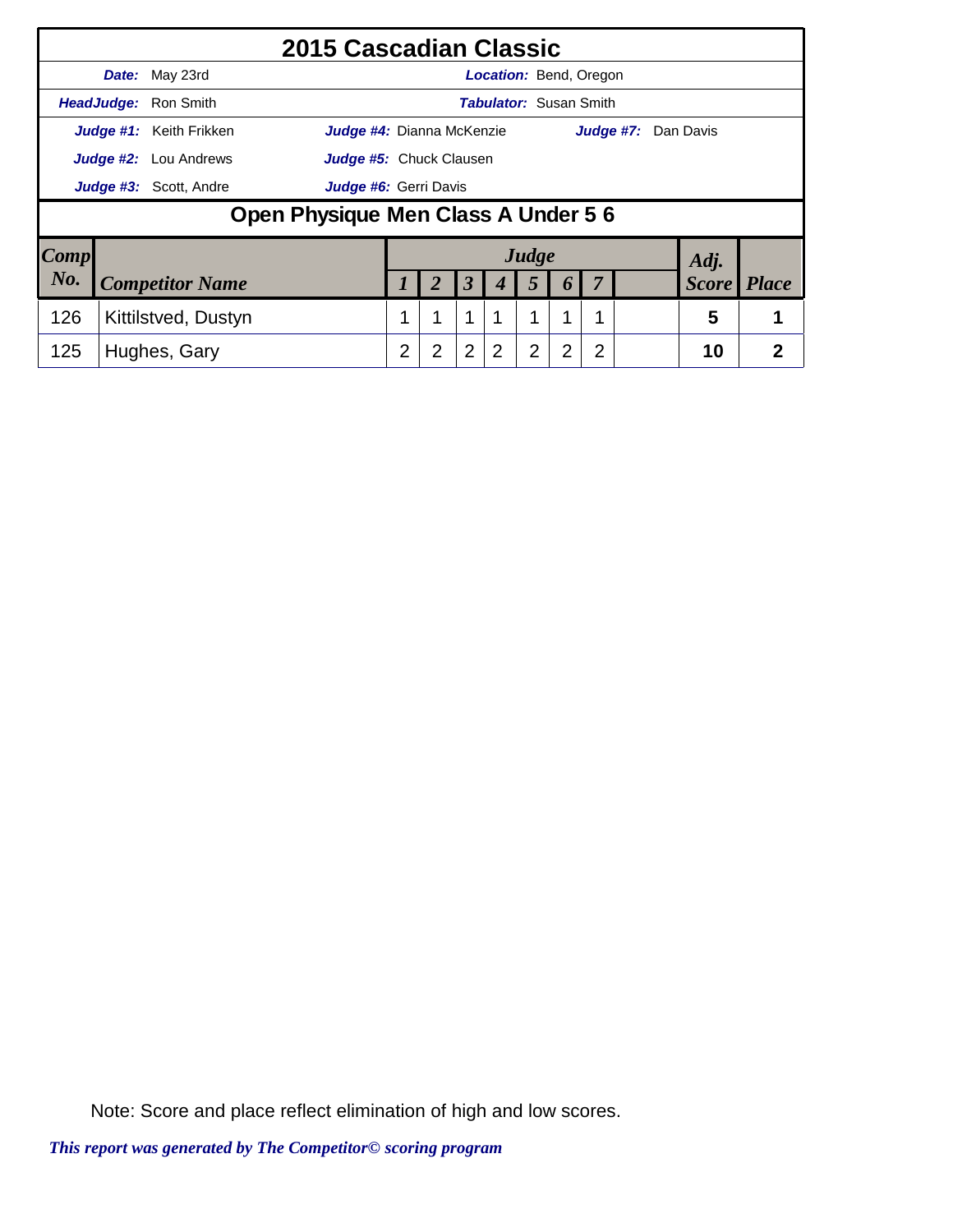|      |            |                               | 2015 Cascadian Classic              |   |                |                      |                |                |                               |                |  |                            |                |  |  |
|------|------------|-------------------------------|-------------------------------------|---|----------------|----------------------|----------------|----------------|-------------------------------|----------------|--|----------------------------|----------------|--|--|
|      |            | <b>Date:</b> May 23rd         |                                     |   |                |                      |                |                | <b>Location:</b> Bend, Oregon |                |  |                            |                |  |  |
|      | HeadJudge: | Ron Smith                     |                                     |   |                |                      |                |                | <b>Tabulator: Susan Smith</b> |                |  |                            |                |  |  |
|      |            | Judge #1: Keith Frikken       | Judge #4: Dianna McKenzie           |   |                |                      |                |                |                               |                |  | <b>Judge #7:</b> Dan Davis |                |  |  |
|      |            | <b>Judge #2:</b> Lou Andrews  | Judge #5: Chuck Clausen             |   |                |                      |                |                |                               |                |  |                            |                |  |  |
|      |            | <b>Judge #3:</b> Scott, Andre | Judge #6: Gerri Davis               |   |                |                      |                |                |                               |                |  |                            |                |  |  |
|      |            |                               | Open Physique Men Class B Under 5 8 |   |                |                      |                |                |                               |                |  |                            |                |  |  |
|      |            |                               |                                     |   |                |                      |                |                |                               |                |  |                            |                |  |  |
| Comp |            |                               |                                     |   |                |                      |                | Judge          |                               |                |  | Adj.                       |                |  |  |
| No.  |            | <b>Competitor Name</b>        |                                     |   | $\overline{2}$ | $\boldsymbol{\beta}$ | 4              | 5              | 6                             | 7              |  | <b>Score</b>               | <i>Place</i>   |  |  |
| 129  |            | Mitchell, Jayson              |                                     |   | 2              | $\mathbf 1$          |                | 1              |                               |                |  | 5                          |                |  |  |
| 130  |            | Simmons, Tyler                |                                     | 2 | 1              | $\overline{2}$       | $\overline{2}$ | $\overline{2}$ | 2                             | $\overline{2}$ |  | 10                         | $\overline{2}$ |  |  |
| 127  |            | Cain, Steve                   |                                     | 3 | 3              | 3                    | 4              | 4              | 3                             | 3              |  | 16                         | 3              |  |  |
| 128  |            | Mathew, Noble                 |                                     | 4 | 4              | 4                    | 3              | 3              | 4                             | 4              |  | 19                         |                |  |  |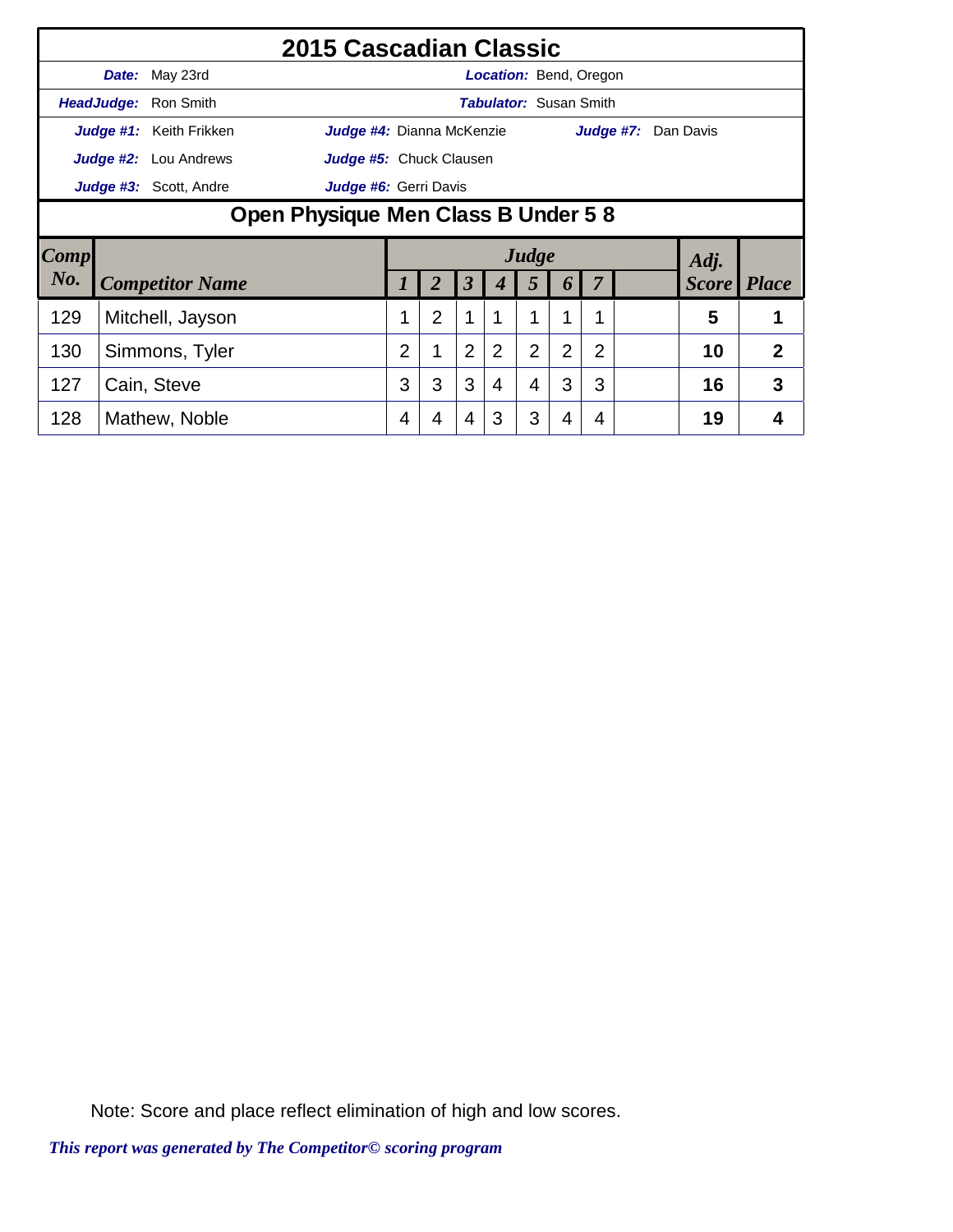|             |                         | 2015 Cascadian Classic               |                  |                |                         |                             |                               |                |                |                     |              |                         |
|-------------|-------------------------|--------------------------------------|------------------|----------------|-------------------------|-----------------------------|-------------------------------|----------------|----------------|---------------------|--------------|-------------------------|
|             | Date: May 23rd          |                                      |                  |                |                         |                             | Location: Bend, Oregon        |                |                |                     |              |                         |
|             | HeadJudge: Ron Smith    |                                      |                  |                |                         |                             | <b>Tabulator:</b> Susan Smith |                |                |                     |              |                         |
|             | Judge #1: Keith Frikken | Judge #4: Dianna McKenzie            |                  |                |                         |                             |                               |                |                | Judge #7: Dan Davis |              |                         |
|             | Judge #2: Lou Andrews   | Judge #5: Chuck Clausen              |                  |                |                         |                             |                               |                |                |                     |              |                         |
|             | Judge #3: Scott, Andre  | Judge #6: Gerri Davis                |                  |                |                         |                             |                               |                |                |                     |              |                         |
|             |                         | Open Physique Men Class C Under 5 10 |                  |                |                         |                             |                               |                |                |                     |              |                         |
| <b>Comp</b> |                         |                                      |                  |                |                         |                             | Judge                         |                |                |                     | Adj.         |                         |
| No.         | <b>Competitor Name</b>  |                                      | $\boldsymbol{l}$ | $\overline{2}$ | $\overline{\mathbf{3}}$ | $\overline{\boldsymbol{4}}$ | 5                             | 6              | $\overline{7}$ |                     | <b>Score</b> | <b>Place</b>            |
| 131         | Cornwell, Travis        |                                      | 1                | 1              | $\mathbf 1$             | $\overline{2}$              | 1                             | 1              | 1              |                     | 5            | 1                       |
| 139         | Phillips, Chris         |                                      | 5                | 3              | $\overline{2}$          | 6                           | $\overline{2}$                | $\overline{2}$ | $\overline{2}$ |                     | 14           | $\mathbf{2}$            |
| 140         | Robertson, Per          |                                      |                  | $\overline{2}$ | 3                       | $\overline{4}$              | 3                             | 5              | 5              |                     | 17           | $\overline{3}$          |
| 133         | Faust, Josh             |                                      | 3                | 4              | 5                       | 1                           | 5                             | 3              | 3              |                     | 18           | $\overline{\mathbf{4}}$ |
| 134         | Heick, John             |                                      | $\overline{4}$   | 5              | $\overline{4}$          | 3                           | 4                             | $\overline{4}$ | 4              |                     | 20           | 5                       |
| 142         | Stark, Michael          |                                      | 6                | 6              | 6                       | 5                           | 6                             | 6              | 6              |                     | 30           | 6                       |
| 143         | Tatom, Nick             |                                      | $\overline{7}$   | 7              | $\overline{7}$          | 7                           | $\overline{7}$                | 7              | 7              |                     | 35           | $\overline{7}$          |
| 144         | Wiltz, Nick             |                                      | 9                | 8              | 8                       | 8                           | 8                             | 9              | 9              |                     | 42           | 8                       |
| 141         | Savidia, David          |                                      | 8                | 9              | 9                       | 10                          | 9                             | 8              | 10             |                     | 45           | 9                       |
| 138         | Meier, Justin           |                                      | 10               | 10             | 10                      | 9                           | 10                            | 10             | 8              |                     | 49           | 10                      |
| 137         | Kaminsky, Jeremy        |                                      | 10               | 10             | 10 <sup>1</sup>         | 10                          | 10                            | 10             | 10             |                     | 50           | 10                      |
| 136         | Johnson, Cody           |                                      | 10               | 10             | 10 <sup>1</sup>         | 10                          | 10                            | 10             | 10             |                     | 50           | 10                      |
| 132         | Dye, Johnny             |                                      | 10               | 10             | 10 <sup>1</sup>         | 10                          | 10                            | 10             | 10             |                     | 50           | 10                      |
| 135         | Jacobson, Scott         |                                      | 10               | 10             | 10                      | 10                          | 10                            | 10             | 10             |                     | 50           | 10                      |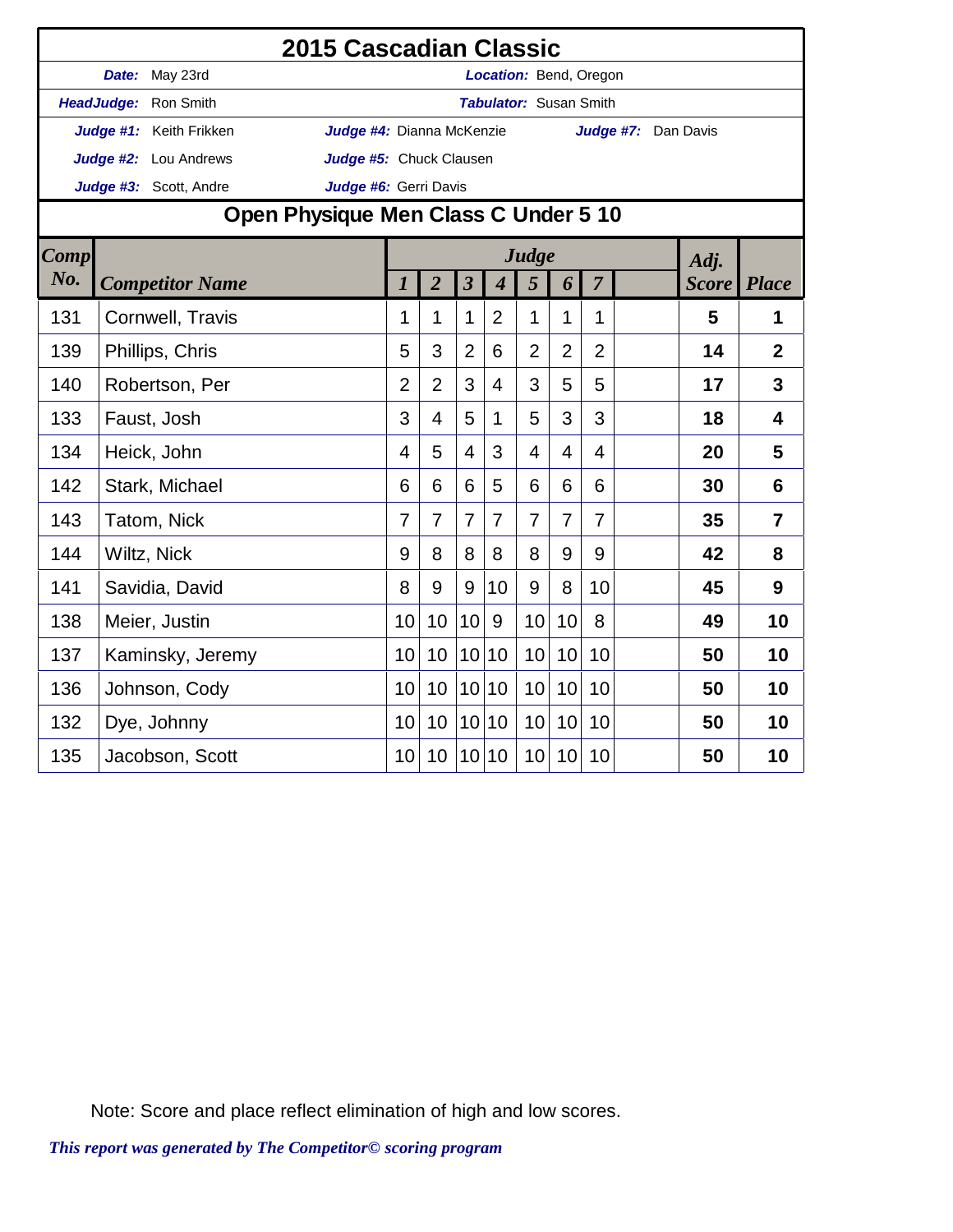|      |                                   |                              | 2015 Cascadian Classic    |          |                |                         |   |                |                |                               |  |                     |                    |
|------|-----------------------------------|------------------------------|---------------------------|----------|----------------|-------------------------|---|----------------|----------------|-------------------------------|--|---------------------|--------------------|
|      | Date:                             | May 23rd                     |                           |          |                |                         |   |                |                | <b>Location: Bend, Oregon</b> |  |                     |                    |
|      |                                   | <b>HeadJudge: Ron Smith</b>  |                           |          |                |                         |   |                |                | <b>Tabulator: Susan Smith</b> |  |                     |                    |
|      |                                   | Judge #1: Keith Frikken      | Judge #4: Dianna McKenzie |          |                |                         |   |                |                |                               |  | Judge #7: Dan Davis |                    |
|      |                                   | <b>Judge #2:</b> Lou Andrews | Judge #5: Chuck Clausen   |          |                |                         |   |                |                |                               |  |                     |                    |
|      |                                   | Judge #3: Scott, Andre       | Judge #6: Gerri Davis     |          |                |                         |   |                |                |                               |  |                     |                    |
|      | Open Physique Men Class D Under 6 |                              |                           |          |                |                         |   |                |                |                               |  |                     |                    |
| Comp |                                   |                              |                           |          |                |                         |   | Judge          |                |                               |  | Adj.                |                    |
| No.  |                                   | <b>Competitor Name</b>       |                           | $\prime$ | $\overline{2}$ | $\overline{\mathbf{3}}$ |   | 5              | 6              | $\overline{7}$                |  |                     | <b>Score</b> Place |
| 145  |                                   | Galbreath, Glenn             |                           | 1        | 1              | 1                       | 1 | 1              | 1              | 1                             |  | 5                   | 1                  |
| 150  |                                   | Zare, Shamim                 |                           | 4        | $\overline{2}$ | 2                       | 2 | $\overline{2}$ | $\overline{2}$ | $\overline{2}$                |  | 10                  | $\mathbf{2}$       |
| 149  |                                   | Stevens, Zachary             |                           | 2        | 3              | 4                       | 4 | 3              | 3              | 3                             |  | 16                  | 3                  |
| 147  |                                   | Lopez, David                 |                           | 3        | 6              | 3                       | 3 | 4              | 6              | 6                             |  | 22                  | 4                  |
| 148  |                                   | Roberts, Austin              |                           | 5        | 4              | 5                       | 5 | 5              | 4              | 5                             |  | 24                  | 5                  |
| 146  |                                   | Gunn, Robb                   |                           | 6        | 5              | 6                       | 6 | 6              | 5              | 4                             |  | 28                  | 6                  |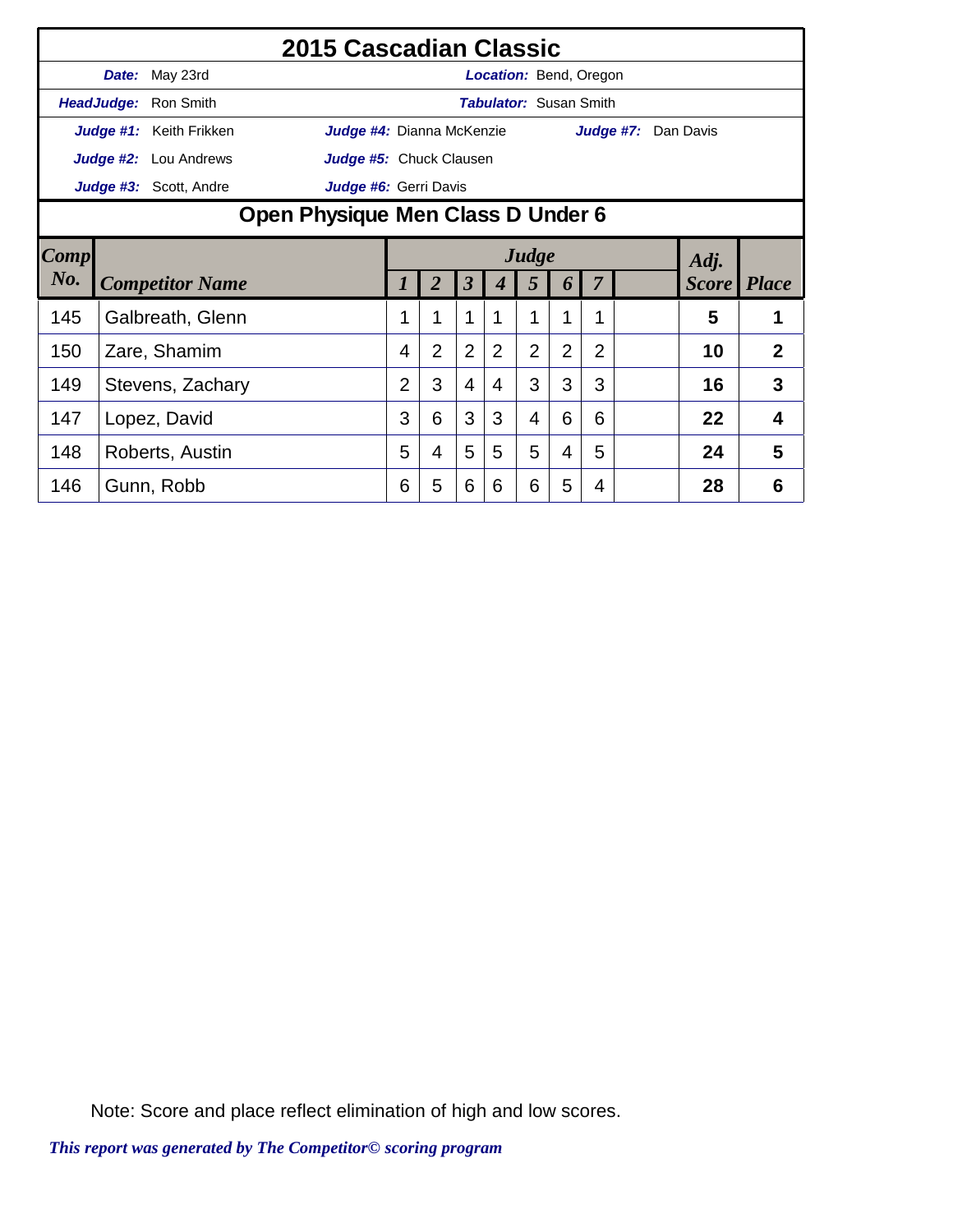|                                  |  |                         | 2015 Cascadian Classic    |                |                |                |                |                               |                |                |                     |              |                |
|----------------------------------|--|-------------------------|---------------------------|----------------|----------------|----------------|----------------|-------------------------------|----------------|----------------|---------------------|--------------|----------------|
|                                  |  | Date: May 23rd          |                           |                |                |                |                | Location: Bend, Oregon        |                |                |                     |              |                |
|                                  |  | HeadJudge: Ron Smith    |                           |                |                |                |                | <b>Tabulator: Susan Smith</b> |                |                |                     |              |                |
|                                  |  | Judge #1: Keith Frikken | Judge #4: Dianna McKenzie |                |                |                |                |                               |                |                | Judge #7: Dan Davis |              |                |
|                                  |  | Judge #2: Lou Andrews   | Judge #5: Chuck Clausen   |                |                |                |                |                               |                |                |                     |              |                |
|                                  |  | Judge #3: Scott, Andre  | Judge #6: Gerri Davis     |                |                |                |                |                               |                |                |                     |              |                |
| Open Physique Men Class E Over 6 |  |                         |                           |                |                |                |                |                               |                |                |                     |              |                |
| Comp                             |  |                         |                           |                |                |                |                | Judge                         |                |                |                     | Adj.         |                |
| No.                              |  | <b>Competitor Name</b>  |                           |                | $\overline{2}$ | $\overline{3}$ | 4              | 5                             | 6              | $\overline{7}$ |                     | <b>Score</b> | <b>Place</b>   |
| 152                              |  | Drobinski, Jeremy       |                           | 1              | $\overline{2}$ | 1              | 1              | 1                             | 1              | 1              |                     | 5            | 1              |
| 159                              |  | Taylor, Steve           |                           | $\overline{2}$ | 1              | 3              | $\overline{2}$ | $\overline{2}$                | 3              | 3              |                     | 12           | $\overline{2}$ |
| 157                              |  | Silva, Joey             |                           | 3              | 3              | $\overline{2}$ | 3              | 3                             | $\overline{2}$ | $\overline{2}$ |                     | 13           | 3              |
| 158                              |  | Spisak, Michael         |                           | 5              | 4              | 5              | 4              | 5                             | 4              | 5              |                     | 23           | 4              |
| 156                              |  | Rutter, Adam            |                           | 4              | 6              | 4              | 6              | 6                             | 5              | 4              |                     | 25           | 5              |
| 153                              |  | Hatley, Brandon         |                           | 6              | 5              | 6              | 5              | $\overline{4}$                | 6              | 6              |                     | 28           | 6              |
| 154                              |  | Marciel, Andrew         |                           | 8              | $\overline{7}$ | 8              | $\overline{7}$ | $\overline{7}$                | 7              | 7              |                     | 36           | $\overline{7}$ |
| 160                              |  | Caldwell, Jesse         |                           |                | 8              | $\overline{7}$ | 8              | 8                             | 9              | 8              |                     | 39           | 8              |
| 151                              |  | Dallmann, Doug          |                           | 9              | 10             | 10             | 10             | 9                             | 8              | 9              |                     | 47           | 9              |
| 155                              |  | Mostek, Marc            |                           | 10             | 9              | 9              | 9              | 10                            | 10             | 10             |                     | 48           | 10             |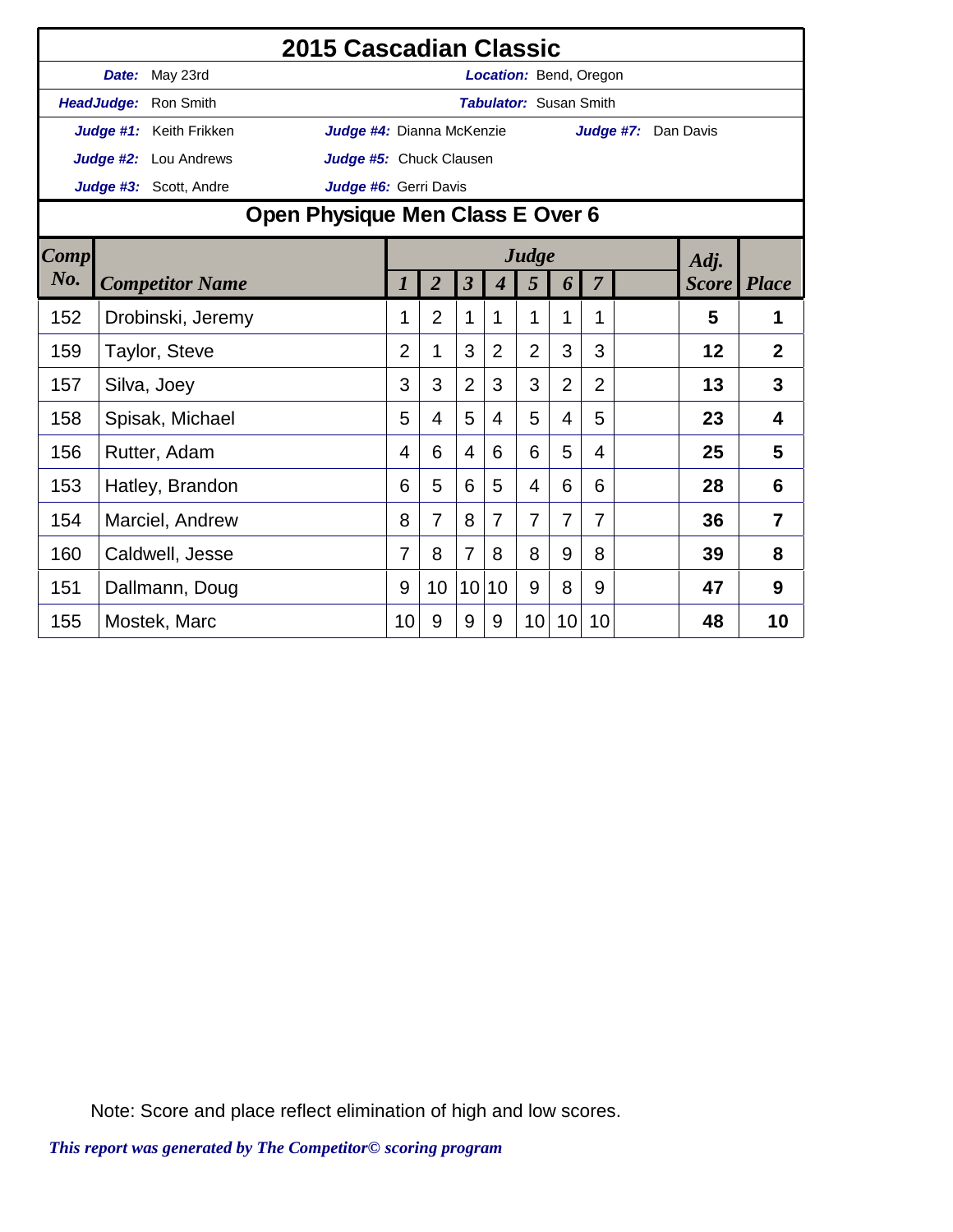|                    | 2015 Cascadian Classic<br><b>Location: Bend, Oregon</b>                                |                 |                 |                      |                             |                               |                |                |                     |               |                |  |  |  |
|--------------------|----------------------------------------------------------------------------------------|-----------------|-----------------|----------------------|-----------------------------|-------------------------------|----------------|----------------|---------------------|---------------|----------------|--|--|--|
|                    | Date: May 23rd                                                                         |                 |                 |                      |                             |                               |                |                |                     |               |                |  |  |  |
|                    | HeadJudge: Ron Smith                                                                   |                 |                 |                      |                             | <b>Tabulator: Susan Smith</b> |                |                |                     |               |                |  |  |  |
|                    | Judge #4: Dianna McKenzie<br>Judge #1: Keith Frikken                                   |                 |                 |                      |                             |                               |                |                | Judge #7: Dan Davis |               |                |  |  |  |
|                    | Judge #2: Lou Andrews<br>Judge #5: Chuck Clausen                                       |                 |                 |                      |                             |                               |                |                |                     |               |                |  |  |  |
|                    | Judge #6: Gerri Davis<br>Judge #3: Scott, Andre<br><b>Masters Bikini Women Over 35</b> |                 |                 |                      |                             |                               |                |                |                     |               |                |  |  |  |
|                    |                                                                                        |                 |                 |                      |                             |                               |                |                |                     |               |                |  |  |  |
| <b>Comp</b><br>No. | <b>Competitor Name</b>                                                                 | 1               | $\overline{2}$  | $\boldsymbol{\beta}$ | $\overline{\boldsymbol{4}}$ | Judge<br>$5\overline{)}$      | 6              | $\overline{7}$ |                     | Adj.<br>Score | <b>Place</b>   |  |  |  |
| 172                | Manning, Tiffany                                                                       | 1               | 1               | 1                    | 1                           | 1                             | 1              | 3              |                     | 5             | 1              |  |  |  |
| 170                | Jacobson, Wendy                                                                        | $\overline{2}$  | $\overline{2}$  | $\overline{2}$       | $\overline{4}$              | 4                             | 3              | 1              |                     | 13            | $\overline{2}$ |  |  |  |
| 178                | Vaughn, Rebecca                                                                        | 3               | 6               | 3                    | 3                           | 3                             | $\overline{2}$ | $\overline{2}$ |                     | 14            | 3              |  |  |  |
| 165                | DeMarco, Angela                                                                        | 4               | 3               | 5                    | $\overline{2}$              | $\overline{2}$                | 4              | 5              |                     | 18            | 4              |  |  |  |
| 163                | Callahan, Melissa                                                                      | 5               | $\overline{4}$  | 4                    | 5                           | 5                             | 6              | 6              |                     | 25            | 5              |  |  |  |
| 176                | Solara, Perrine                                                                        | 6               | 5               | 6                    | 6                           | 6                             | 5              | 4              |                     | 28            | 6              |  |  |  |
| 161                | Berland, LeeAnn                                                                        | 8               | 7               | 8                    | $\overline{7}$              | 7                             | 9              | 8              |                     | 38            | $\overline{7}$ |  |  |  |
| 166                | Gomez, Heather                                                                         | 7               | 8               | 9                    | 8                           | 10                            | 7              | 7              |                     | 39            | 8              |  |  |  |
| 173                | McClellan, Rita                                                                        | 10              | 10              | $\overline{7}$       | 9                           | 9                             | 8              | 9              |                     | 45            | 9              |  |  |  |
| 162                | Boshart, Ginae                                                                         | 9               | 10              | 10                   | 10                          | 8                             | 10             | 10             |                     | 49            | 10             |  |  |  |
| 177                | Steele, Donna                                                                          | 10              | 10              | 10                   | 10                          | 10                            | 10             | 10             |                     | 50            | 10             |  |  |  |
| 180                | Wakefiled, deAnne                                                                      | 10              | 10              |                      | 10 10                       | 10                            | 10             | 10             |                     | 50            | 10             |  |  |  |
| 181                | Burch, Kristie                                                                         | 10 <sup>1</sup> | 10 <sup>1</sup> |                      | 10 10                       | 10 <sup>1</sup>               | 10             | 10             |                     | 50            | 10             |  |  |  |
| 179                | Virgen, Emma                                                                           | 10              | 10              |                      | 10 10                       | 10 <sup>1</sup>               | 10             | 10             |                     | 50            | 10             |  |  |  |
| 175                | Moss, Jodie                                                                            | 10              | 10              |                      | 10 10                       | 10                            | 10             | 10             |                     | 50            | 10             |  |  |  |
| 171                | Kaminsky, Lia                                                                          | 10              | 9               |                      | 10 10                       | 10                            | 10             | 10             |                     | 50            | 10             |  |  |  |
| 169                | Henry, Holly                                                                           | 10              | 10              |                      | 10 10                       | 10                            | 10             | 10             |                     | 50            | 10             |  |  |  |
| 168                | Harris, Angela                                                                         | 10              | 10              | 10                   | 10                          | 10                            | 10             | 10             |                     | 50            | 10             |  |  |  |
| 167                | Hamlin, Theresa                                                                        | 10 <sup>1</sup> | 10              |                      | 10 10                       | 10                            | 10             | 10             |                     | 50            | 10             |  |  |  |
| 164                | Cook, Alisia                                                                           | 10              | 10              |                      | 10 10                       | 10                            | 10             | 10             |                     | 50            | 10             |  |  |  |
| 174                | Miller, Eloisa                                                                         | 10 <sup>1</sup> | 10 <sup>°</sup> | 10                   | 10                          | 10                            | 10             | 10             |                     | 50            | 10             |  |  |  |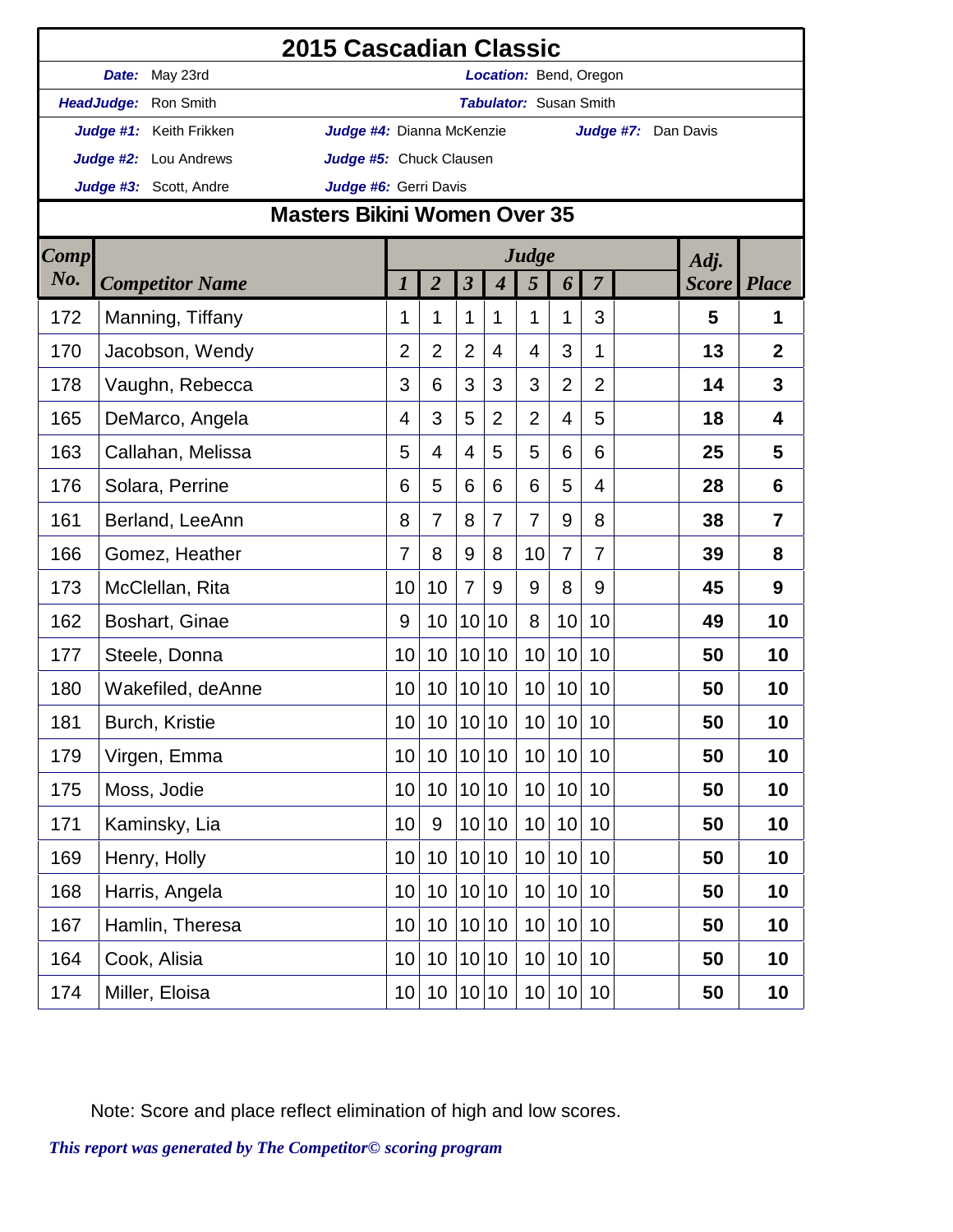|      |                                                         |                         | 2015 Cascadian Classic              |   |                |                |                               |                |   |   |           |              |              |
|------|---------------------------------------------------------|-------------------------|-------------------------------------|---|----------------|----------------|-------------------------------|----------------|---|---|-----------|--------------|--------------|
|      |                                                         | Date: May 23rd          |                                     |   |                |                | <b>Location:</b> Bend, Oregon |                |   |   |           |              |              |
|      |                                                         | HeadJudge: Ron Smith    |                                     |   |                |                | <b>Tabulator: Susan Smith</b> |                |   |   |           |              |              |
|      |                                                         | Judge #1: Keith Frikken | <b>Judge #4:</b> Dianna McKenzie    |   |                |                |                               |                |   |   | Judge #7: | Dan Davis    |              |
|      | <b>Judge #2:</b> Lou Andrews<br>Judge #5: Chuck Clausen |                         |                                     |   |                |                |                               |                |   |   |           |              |              |
|      |                                                         | Judge #3: Scott, Andre  | Judge #6: Gerri Davis               |   |                |                |                               |                |   |   |           |              |              |
|      |                                                         |                         | <b>Masters Bikini Women Over 45</b> |   |                |                |                               |                |   |   |           |              |              |
| Comp |                                                         |                         |                                     |   |                |                |                               | Judge          |   |   |           | Adj.         |              |
| No.  | <b>Competitor Name</b>                                  |                         |                                     |   | 2              | $\mathfrak{Z}$ | 4                             | 5              | 6 | 7 |           | <b>Score</b> | <b>Place</b> |
| 182  | Howard, Jan                                             |                         |                                     |   | 1              | $\mathbf 1$    | 1                             | 1              | 1 | 1 |           | 5            |              |
| 183  | Vodrup, Heidi                                           |                         |                                     | 2 | $\overline{2}$ | $\overline{2}$ | $\overline{2}$                | $\overline{2}$ | 2 | 2 |           | 10           | 2            |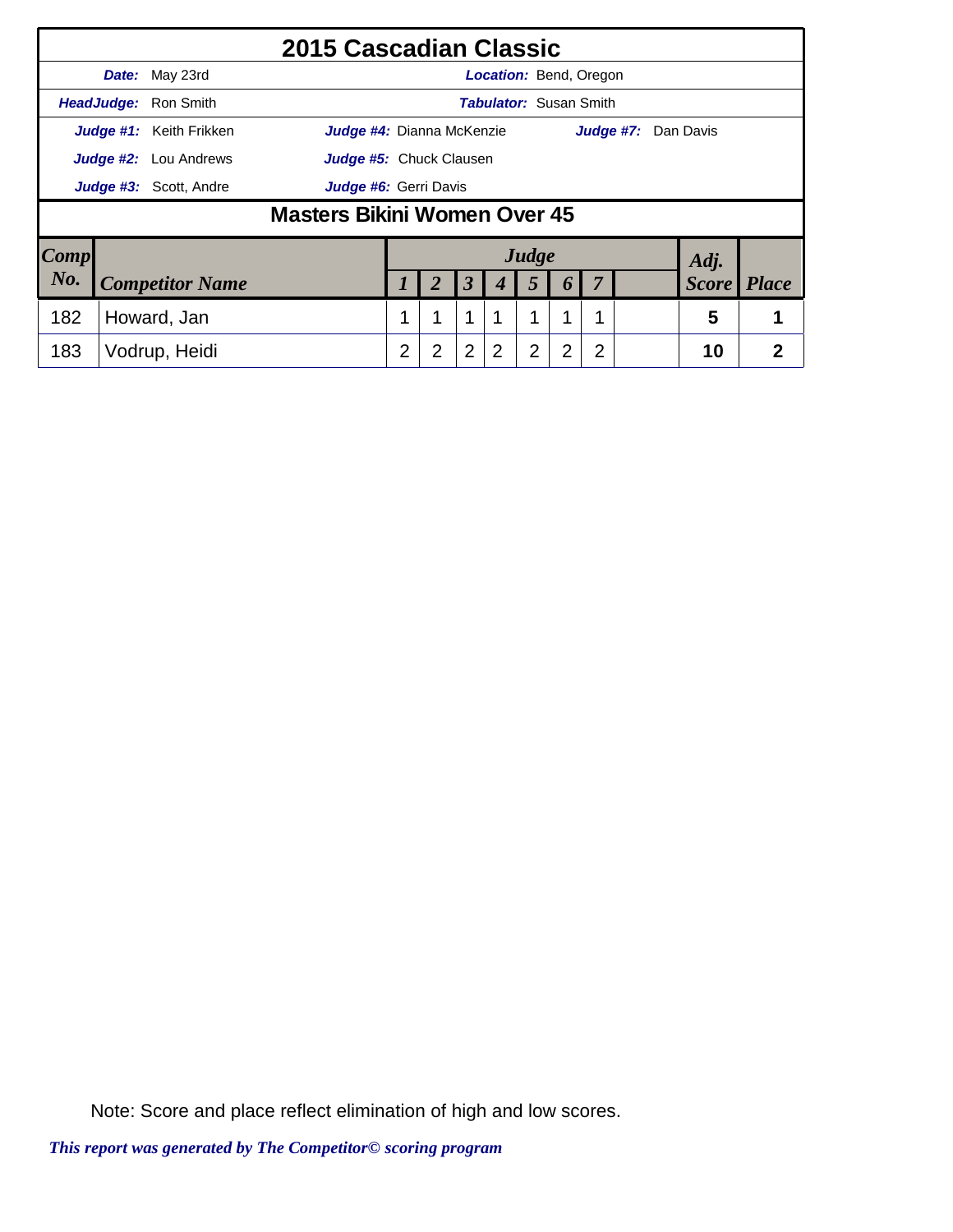|             |                         | 2015 Cascadian Classic     |                |                         |                             |                               |                |                |                     |              |                |
|-------------|-------------------------|----------------------------|----------------|-------------------------|-----------------------------|-------------------------------|----------------|----------------|---------------------|--------------|----------------|
|             | Date: May 23rd          |                            |                |                         |                             | Location: Bend, Oregon        |                |                |                     |              |                |
|             | HeadJudge: Ron Smith    |                            |                |                         |                             | <b>Tabulator: Susan Smith</b> |                |                |                     |              |                |
|             | Judge #1: Keith Frikken | Judge #4: Dianna McKenzie  |                |                         |                             |                               |                |                | Judge #7: Dan Davis |              |                |
|             | Judge #2: Lou Andrews   | Judge #5: Chuck Clausen    |                |                         |                             |                               |                |                |                     |              |                |
|             | Judge #3: Scott, Andre  | Judge #6: Gerri Davis      |                |                         |                             |                               |                |                |                     |              |                |
|             |                         | <b>Novice Bikini Women</b> |                |                         |                             |                               |                |                |                     |              |                |
| <b>Comp</b> |                         |                            |                |                         |                             | Judge                         |                |                |                     | Adj.         |                |
| No.         | <b>Competitor Name</b>  | $\boldsymbol{l}$           | $\overline{2}$ | $\overline{\mathbf{3}}$ | $\overline{\boldsymbol{4}}$ | 5                             | 6              | $\overline{7}$ |                     | <b>Score</b> | <b>Place</b>   |
| 185         | Cunningham, Alyssa      | $\overline{2}$             | $\overline{2}$ | 3                       | 1                           | 1                             | $\overline{2}$ | 1              |                     | 8            | 1              |
| 189         | Hogue, Ciara            | 5                          | 4              | 1                       | $\overline{2}$              | $\overline{2}$                | 1              | $\overline{2}$ |                     | 11           | $\mathbf{2}$   |
| 195         | Sandstrom, Hanna        | $\mathbf{1}$               | 1              | $\overline{2}$          | 3                           | 3                             | 5              | $\overline{4}$ |                     | 13           | $\overline{3}$ |
| 193         | Porter, Amy             | 3                          | 3              | 5                       | 4                           | $\overline{4}$                | 3              | 3              |                     | 17           | 4              |
| 184         | Chitale, Nisha          | 6                          | 6              | $\overline{4}$          | 5                           | 5                             | $\overline{4}$ | 5              |                     | 25           | 5              |
| 197         | Starkel, Katie          | $\overline{4}$             | 5              | 10                      | 6                           | 6                             | 6              | 6              |                     | 29           | 6              |
| 187         | Hamlin, Theresa         | $\overline{7}$             | 7              | 6                       | $\overline{7}$              | $\overline{7}$                | 8              | 8              |                     | 36           | $\overline{7}$ |
| 186         | Dhevaphalin, Tunya      | 8                          | 9              | $\overline{7}$          | 9                           | 8                             | $\overline{7}$ | $\overline{7}$ |                     | 39           | 8              |
| 192         | Pettengill, Nicole      | 9                          | 8              | 9                       | 8                           | 9                             | 9              | 9              |                     | 44           | 9              |
| 191         | Moss, Jodie             | 10                         | 10             | 10                      | 10                          | 10                            | 10             | 10             |                     | 50           | 10             |
| 194         | Reynolds, Dana          | 10                         | 10             | 10 <sup>1</sup>         | 10                          | 10                            | 10             | 10             |                     | 50           | 10             |
| 190         | Lewis, Hannah           | 10                         | 10             | 8                       | 10                          | 10                            | 10             | 10             |                     | 50           | 10             |
| 196         | Schmidt, Candace        | 10                         | 10             | 10                      | 10                          | 10                            | 10             | 10             |                     | 50           | 10             |
| 188         | Hardin, Megan           | 10                         | 10             | 10                      | 10                          | 10                            | 10             | 10             |                     | 50           | 10             |
| 198         | Wakefiled, deAnne       | 10                         | 10             | 10 <sup>1</sup>         | 10                          | 10                            | 10             | 10             |                     | 50           | 10             |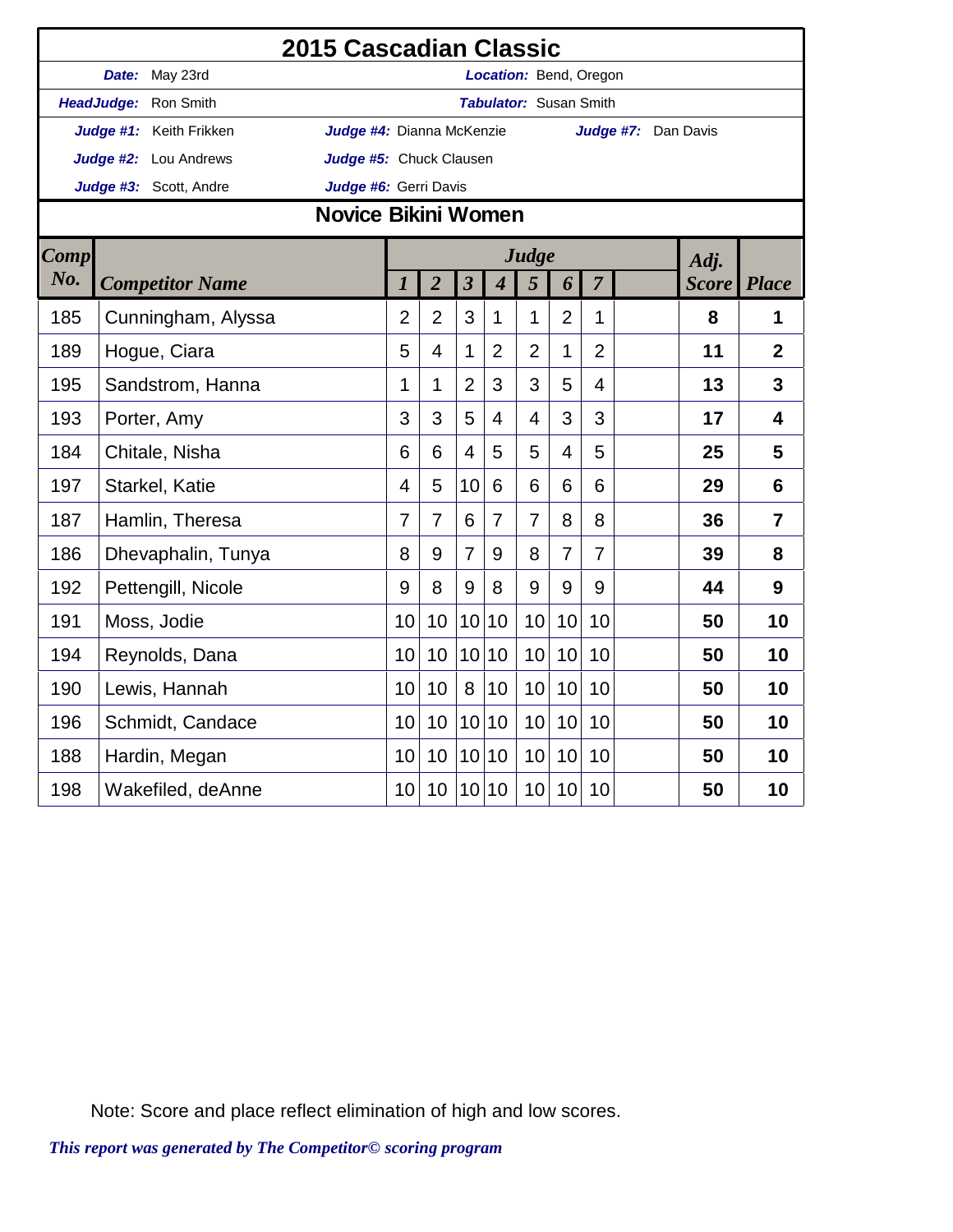|        |                                     |                         | 2015 Cascadian Classic    |                |                |                         |                  |                               |                |                |                     |              |                |
|--------|-------------------------------------|-------------------------|---------------------------|----------------|----------------|-------------------------|------------------|-------------------------------|----------------|----------------|---------------------|--------------|----------------|
|        |                                     | Date: May 23rd          |                           |                |                |                         |                  | <b>Location:</b> Bend, Oregon |                |                |                     |              |                |
|        |                                     | HeadJudge: Ron Smith    |                           |                |                |                         |                  | <b>Tabulator: Susan Smith</b> |                |                |                     |              |                |
|        |                                     | Judge #1: Keith Frikken | Judge #4: Dianna McKenzie |                |                |                         |                  |                               |                |                | Judge #7: Dan Davis |              |                |
|        |                                     | Judge #2: Lou Andrews   | Judge #5: Chuck Clausen   |                |                |                         |                  |                               |                |                |                     |              |                |
|        |                                     | Judge #3: Scott, Andre  | Judge #6: Gerri Davis     |                |                |                         |                  |                               |                |                |                     |              |                |
|        | Open Bikini Women Class A Under 5 2 |                         |                           |                |                |                         |                  |                               |                |                |                     |              |                |
| Comp   |                                     |                         |                           |                |                |                         |                  | Judge                         |                |                |                     | Adj.         |                |
| $N0$ . |                                     | <b>Competitor Name</b>  |                           | 1              | $\overline{2}$ | $\overline{\mathbf{3}}$ | $\boldsymbol{4}$ | 5                             | 6              | $\overline{7}$ |                     | <b>Score</b> | <b>Place</b>   |
| 200    |                                     | Blockman, Sondra        |                           | 1              | 1              | 1                       | 1                | 1                             | 1              | 1              |                     | 5            | 1              |
| 199    |                                     | Allen, Valene           |                           | 3              | $\overline{2}$ | $\overline{2}$          | 3                | 3                             | 3              | 3              |                     | 14           | $\overline{2}$ |
| 205    |                                     | Limbeck, Anna           |                           | $\overline{2}$ | 3              | 3                       | 5                | $\overline{4}$                | $\overline{2}$ | $\overline{2}$ |                     | 14           | 3              |
| 201    |                                     | DeMarco, Angela         |                           | 4              | 4              | $\overline{4}$          | $\overline{2}$   | $\overline{2}$                | 4              | 4              |                     | 18           | 4              |
| 203    |                                     | Gillem, Christiana      |                           | 6              | 5              | 5                       | 4                | 5                             | 5              | 5              |                     | 25           | 5              |
| 206    |                                     | Miller, Eloisa          |                           | 5              | 6              | 6                       | 6                | 6                             | 6              | 6              |                     | 30           | 6              |
| 204    |                                     | Kaminsky, Lia           |                           | 8              | $\overline{7}$ | 10                      | 10               | $\overline{7}$                | 9              | 7              |                     | 41           | $\overline{7}$ |
| 202    |                                     | Dressler, Becca         |                           | 10             | 8              | $\overline{7}$          | $\overline{7}$   | 8                             | 10             | 8              |                     | 41           | 8              |
| 207    |                                     | Rodriguez, Isela        |                           | 7              | 9              | 9                       | 9                | 10                            | 0              | 9              |                     | 43           | 9              |
| 208    |                                     | Sanchez, Jessica        |                           | 9              | 10             | 8                       | 8                | 9                             | 7              | 10             |                     | 44           | 10             |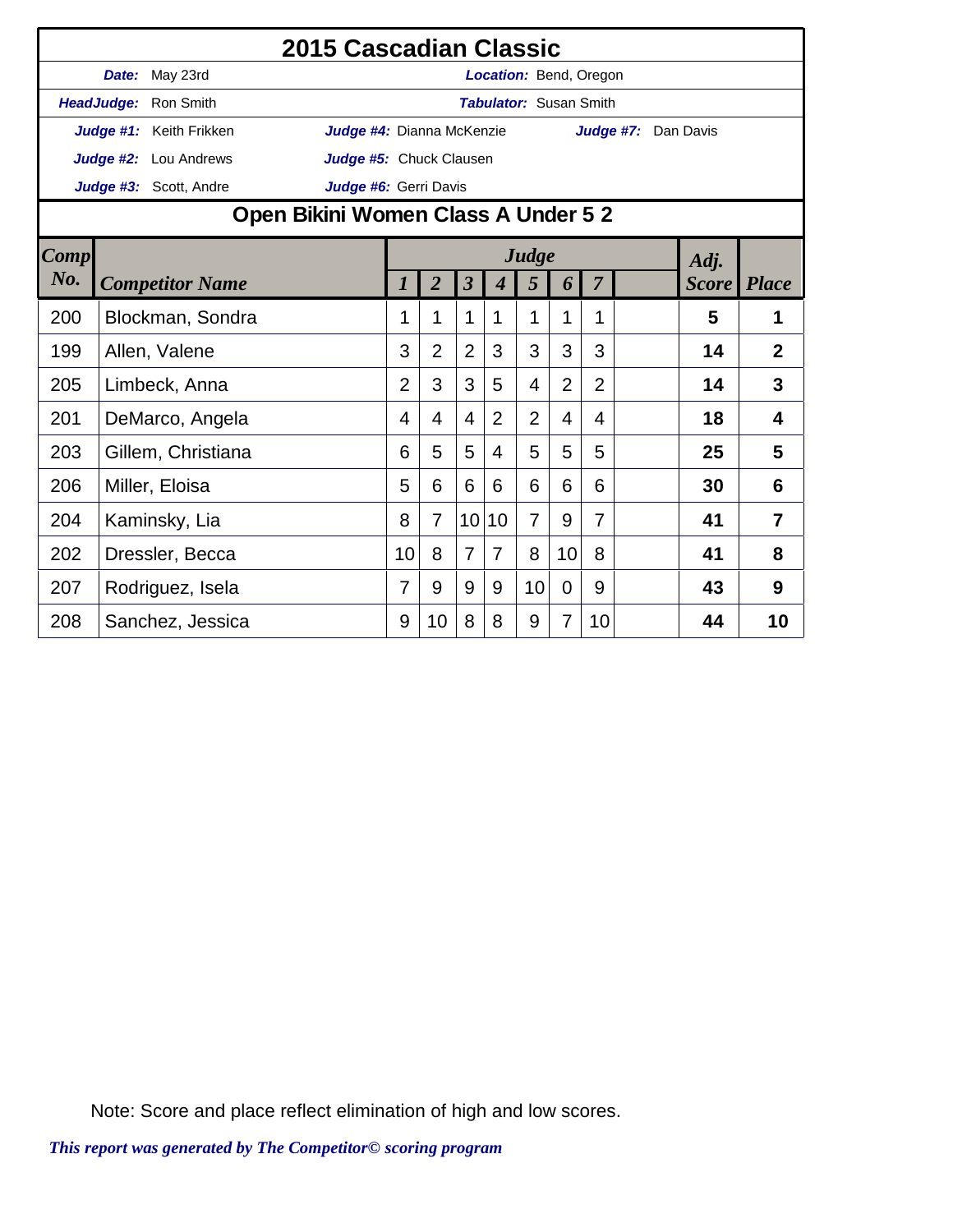|             |                                   | 2015 Cascadian Classic              |                  |                         |                         |                          |                               |                |                |                     |                    |                 |
|-------------|-----------------------------------|-------------------------------------|------------------|-------------------------|-------------------------|--------------------------|-------------------------------|----------------|----------------|---------------------|--------------------|-----------------|
|             | Date: May 23rd                    |                                     |                  |                         |                         |                          | Location: Bend, Oregon        |                |                |                     |                    |                 |
|             | HeadJudge: Ron Smith              |                                     |                  |                         |                         |                          | <b>Tabulator:</b> Susan Smith |                |                |                     |                    |                 |
|             | Judge #1: Keith Frikken           | Judge #4: Dianna McKenzie           |                  |                         |                         |                          |                               |                |                | Judge #7: Dan Davis |                    |                 |
|             | Judge #2: Lou Andrews             | Judge #5: Chuck Clausen             |                  |                         |                         |                          |                               |                |                |                     |                    |                 |
|             | Judge #3: Scott, Andre            | Judge #6: Gerri Davis               |                  |                         |                         |                          |                               |                |                |                     |                    |                 |
|             |                                   | Open Bikini Women Class B Under 5 4 |                  |                         |                         |                          |                               |                |                |                     |                    |                 |
| <b>Comp</b> |                                   |                                     |                  |                         |                         |                          | Judge                         |                |                |                     | Adj.               |                 |
| No.         | <b>Competitor Name</b>            |                                     | $\boldsymbol{l}$ | $\overline{2}$          | $\overline{\mathbf{3}}$ | $\overline{\mathcal{A}}$ | 5                             | 6              | $\overline{7}$ |                     | <b>Score</b> Place |                 |
| 214         | Manning, Tiffany                  |                                     | 1                | $\overline{2}$          | 5                       | 1                        | 1                             | 3              | $\overline{2}$ |                     | 9                  | 1               |
| 213         | Hoang, Nga                        |                                     | 3                | 6                       | $\overline{2}$          | $\overline{4}$           | 3                             | 1              | 1              |                     | 13                 | $\overline{2}$  |
| 216         | Mitchell, Evelyn                  |                                     |                  | 1                       | $\overline{4}$          | $\overline{2}$           | $\overline{2}$                | 4              | 5              |                     | 14                 | 3               |
| 212         | Chavarria, Lyndsey                |                                     | 5                | 3                       | 6                       | 3                        | 4                             | $\overline{2}$ | 3              |                     | 18                 | 4               |
| 211         | Callahan, Melissa                 |                                     | 6                | 5                       | 3                       | $\overline{7}$           | 6                             | 5              | $\overline{4}$ |                     | 26                 | 5               |
| 223         | Vaughn, Rebecca                   |                                     | $\overline{4}$   | $\overline{\mathbf{4}}$ | $\overline{7}$          | 6                        | 5                             | 6              | $\overline{7}$ |                     | 28                 | $6\phantom{1}6$ |
| 209         | Barriatua, Amanda                 |                                     | 7                | 7                       | $\mathbf{1}$            | 5                        | 7                             | 7              | 6              |                     | 32                 | $\overline{7}$  |
| 210         | Berland, LeeAnn                   |                                     | 10               | 8                       | 9                       | 8                        | 8                             | 10             | 8              |                     | 43                 | 8               |
| 221         | Shuster, Kalie                    |                                     | 8                | 10                      | 8                       | 10                       | 10                            | 9              | 9              |                     | 46                 | 9               |
| 218         | Ohling, Carmen                    |                                     | 10               | 9                       | 10                      | 9                        | 9                             | 8              | 10             |                     | 47                 | 10              |
| 222         | Steele, Donna                     |                                     | 10               | 10                      | 10 <sup>1</sup>         | 10                       | 10                            | 10             | 10             |                     | 50                 | 10              |
| 219         | Reese, Taelor                     |                                     | 10               | 10                      | 10 <sup>1</sup>         | 10                       | 10                            | 10             | 10             |                     | 50                 | 10              |
| 217         |                                   |                                     | 10               | 10                      | 10 <sup>1</sup>         | 10                       | 10                            | 10             | 10             |                     | 50                 | 10              |
| 215         | Morin, Lindsay<br>McClellan, Rita |                                     | 9                | 10                      | 10 <sup>1</sup>         | 10                       | 10                            | 10             | 10             |                     | 50                 | 10              |
| 220         | Sandahl, Parinda                  |                                     | 10               | 10                      |                         | 10 10                    | 10                            | 10             | 10             |                     | 50                 | 10              |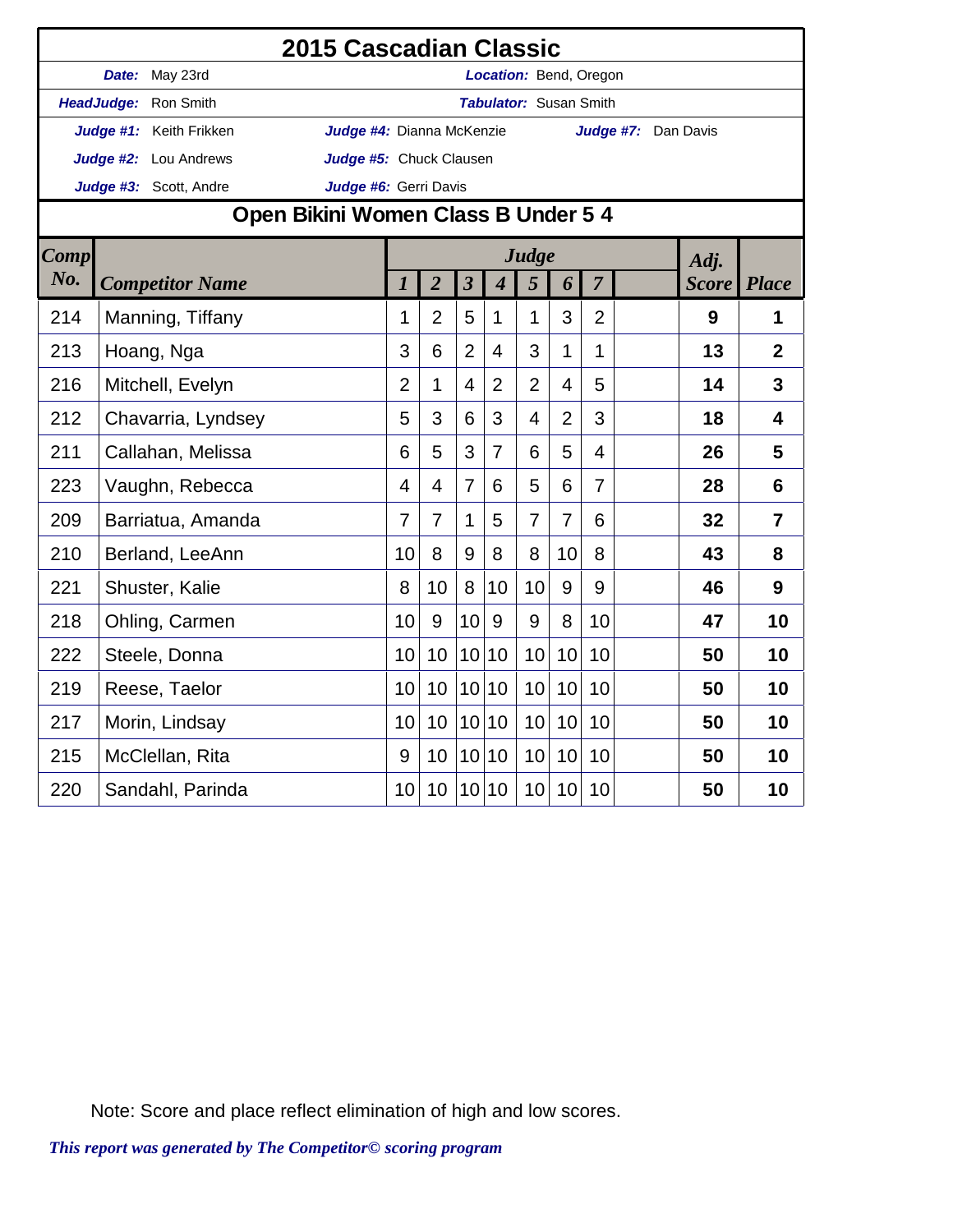|      |                                     |                              | 2015 Cascadian Classic    |                |                |                         |                  |                               |                |                |                     |                    |                |
|------|-------------------------------------|------------------------------|---------------------------|----------------|----------------|-------------------------|------------------|-------------------------------|----------------|----------------|---------------------|--------------------|----------------|
|      |                                     | Date: May 23rd               |                           |                |                |                         |                  | Location: Bend, Oregon        |                |                |                     |                    |                |
|      |                                     | HeadJudge: Ron Smith         |                           |                |                |                         |                  | <b>Tabulator: Susan Smith</b> |                |                |                     |                    |                |
|      |                                     | Judge #1: Keith Frikken      | Judge #4: Dianna McKenzie |                |                |                         |                  |                               |                |                | Judge #7: Dan Davis |                    |                |
|      |                                     | <b>Judge #2:</b> Lou Andrews | Judge #5: Chuck Clausen   |                |                |                         |                  |                               |                |                |                     |                    |                |
|      |                                     | Judge #3: Scott, Andre       | Judge #6: Gerri Davis     |                |                |                         |                  |                               |                |                |                     |                    |                |
|      | Open Bikini Women Class C Under 5 6 |                              |                           |                |                |                         |                  |                               |                |                |                     |                    |                |
| Comp |                                     |                              |                           |                |                |                         |                  | Judge                         |                |                |                     | Adj.               |                |
| No.  |                                     | <b>Competitor Name</b>       |                           | $\bm{l}$       | $\overline{2}$ | $\overline{\mathbf{3}}$ | $\boldsymbol{4}$ | 5                             | 6              | $\overline{7}$ |                     | <b>Score Place</b> |                |
| 232  |                                     | Pompey, Jocelyn              |                           | 1              | 1              | 1                       | 2                | $\overline{2}$                | $\overline{2}$ | 1              |                     | $\overline{7}$     | 1              |
| 233  |                                     | Suvanvej, Rebeka             |                           | $\overline{2}$ | 4              | $\overline{2}$          | 1                | 1                             | 1              | $\overline{2}$ |                     | 8                  | $\overline{2}$ |
| 229  |                                     | King, Jessica                |                           | 3              | 3              | 3                       | 4                | 4                             | 3              | 6              |                     | 17                 | 3              |
| 225  |                                     | Darnell, Jessica             |                           | 5              | $\overline{2}$ | 5                       | 3                | 3                             | $\overline{4}$ | 3              |                     | 18                 | 4              |
| 227  |                                     | Howard, Chelsea              |                           | 6              | 5              | 4                       | 5                | 5                             | 5              | 4              |                     | 24                 | 5              |
| 230  |                                     | Lind, Sydney                 |                           | 4              | 6              | 6                       | 6                | 6                             | 6              | 5              |                     | 29                 | 6              |
| 228  |                                     | Hunts, Sierra                |                           | 7              | $\overline{7}$ | $\overline{7}$          | 9                | $\overline{7}$                | $\overline{7}$ | 7              |                     | 35                 | 7              |
| 226  |                                     | Harris, Angela               |                           | 9              | 8              | 8                       | 8                | 8                             | 8              | 8              |                     | 40                 | 8              |
| 231  |                                     | Nelson, Denise               |                           | 8              | 9              | 9                       | 10               | 9                             | 9              | 9              |                     | 45                 | 9              |
| 224  |                                     | Cook, Alisia                 |                           | 10             | 10             | 10                      | $\overline{7}$   | 10                            | 10             | 10             |                     | 50                 | 10             |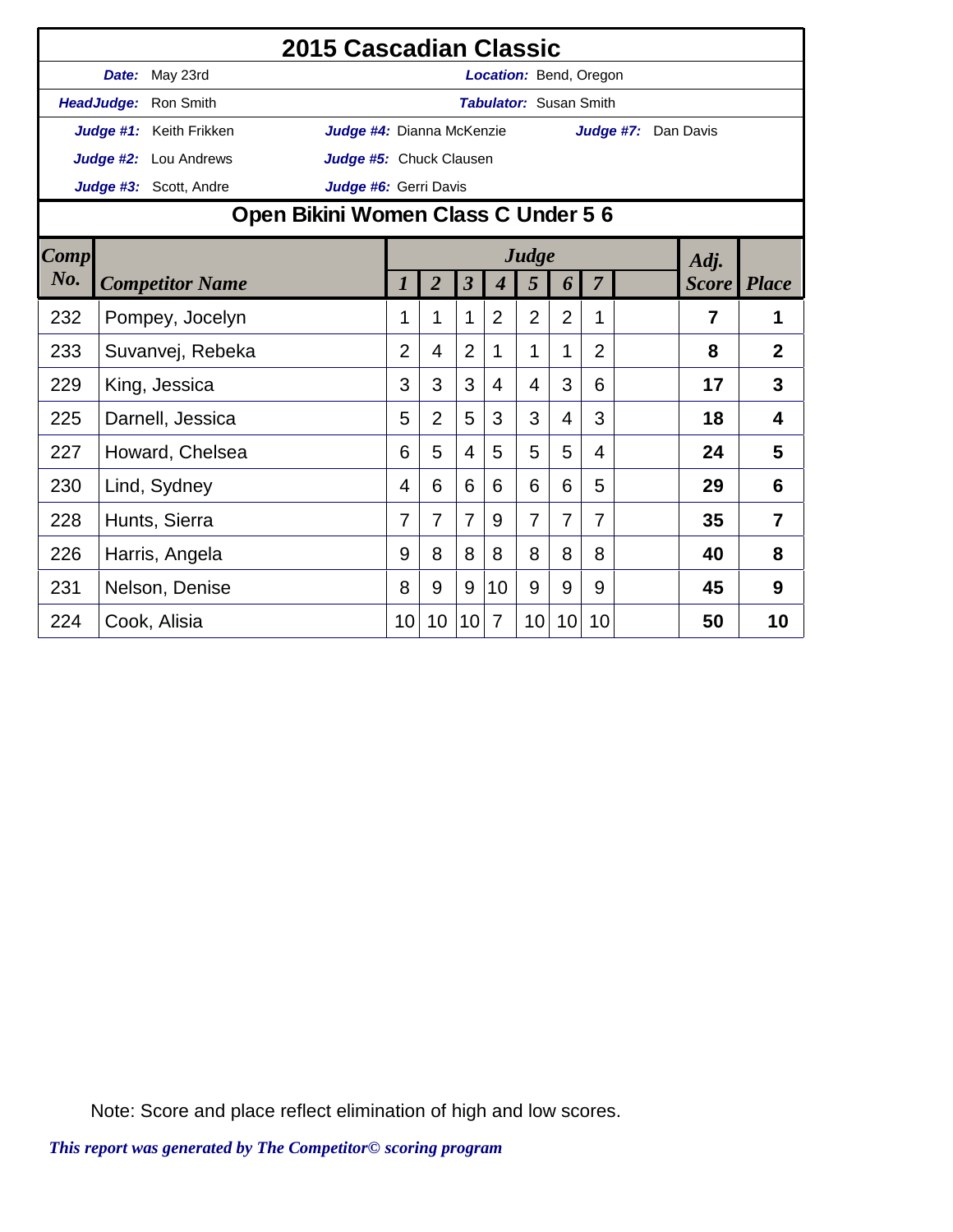|             |       |                                     | 2015 Cascadian Classic    |                 |                |                         |                |                               |                 |                |                     |              |              |
|-------------|-------|-------------------------------------|---------------------------|-----------------|----------------|-------------------------|----------------|-------------------------------|-----------------|----------------|---------------------|--------------|--------------|
|             | Date: | May 23rd                            |                           |                 |                |                         |                | Location: Bend, Oregon        |                 |                |                     |              |              |
|             |       | HeadJudge: Ron Smith                |                           |                 |                |                         |                | <b>Tabulator: Susan Smith</b> |                 |                |                     |              |              |
|             |       | Judge #1: Keith Frikken             | Judge #4: Dianna McKenzie |                 |                |                         |                |                               |                 |                | Judge #7: Dan Davis |              |              |
|             |       | Judge #2: Lou Andrews               | Judge #5: Chuck Clausen   |                 |                |                         |                |                               |                 |                |                     |              |              |
|             |       | Judge #3: Scott, Andre              | Judge #6: Gerri Davis     |                 |                |                         |                |                               |                 |                |                     |              |              |
|             |       | Open Bikini Women Class D Under 5 8 |                           |                 |                |                         |                |                               |                 |                |                     |              |              |
| <b>Comp</b> |       |                                     |                           |                 |                |                         |                | Judge                         |                 |                |                     | Adj.         |              |
| No.         |       | <b>Competitor Name</b>              |                           | 1               | $\overline{2}$ | $\overline{\mathbf{3}}$ | $\overline{4}$ | 5                             | 6               | $\overline{7}$ |                     | <b>Score</b> | <b>Place</b> |
| 238         |       | Hansen, Amanda                      |                           | 1               | 1              | 1                       | $\mathbf{1}$   | 1                             | $\overline{2}$  | 3              |                     | 6            | 1            |
| 239         |       | Jacobson, Wendy                     |                           | $\overline{2}$  | $\overline{2}$ | $\overline{2}$          | 3              | $\overline{2}$                | 3               | $\overline{4}$ |                     | 12           | $\mathbf{2}$ |
| 235         |       | Davis, Sidney                       |                           | 3               | $\overline{7}$ | 5                       | $\overline{2}$ | 3                             | 1               | 1              |                     | 14           | 3            |
| 244         |       | Solara, Perrine                     |                           | 5               | 4              | $\overline{4}$          | 5              | 5                             | $\overline{4}$  | $\overline{2}$ |                     | 22           | 4            |
| 241         |       | Majeski, Ondrea                     |                           | 7               | 6              | $\overline{7}$          | 4              | 4                             | 5               | 5              |                     | 27           | 5            |
| 240         |       | Lambert, Jamie Blue                 |                           | 4               | 5              | 6                       | $\overline{7}$ | 6                             | 6               | 6              |                     | 29           | 6            |
| 242         |       | Moon, Amy                           |                           | 6               | 3              | 3                       | 6              | $\overline{7}$                | $\overline{7}$  | 7              |                     | 29           | 7            |
| 236         |       | Fox, Andrea                         |                           | 9               | 10             | 8                       | 9              | 8                             | 8               | 8              |                     | 42           | 8            |
| 245         |       | Winship, Janelle                    |                           | 8               | 10             | 10                      | 8              | 9                             | 9               | 9              |                     | 45           | 9            |
| 234         |       | Cardwell, Lindsey                   |                           | 10              | 8              | 10                      | 10             | 10                            | 10              | 10             |                     | 50           | 10           |
| 243         |       | Slaughter, Michelle                 |                           | 10              | 9              | 10                      | 10             | 10                            | 10              | 10             |                     | 50           | 10           |
| 237         |       | <b>Gshwandtner, Natalie</b>         |                           | 10 <sup>1</sup> | 10             | 9                       | 10             | 10 <sup>1</sup>               | 10 <sup>°</sup> | 10             |                     | 50           | 10           |